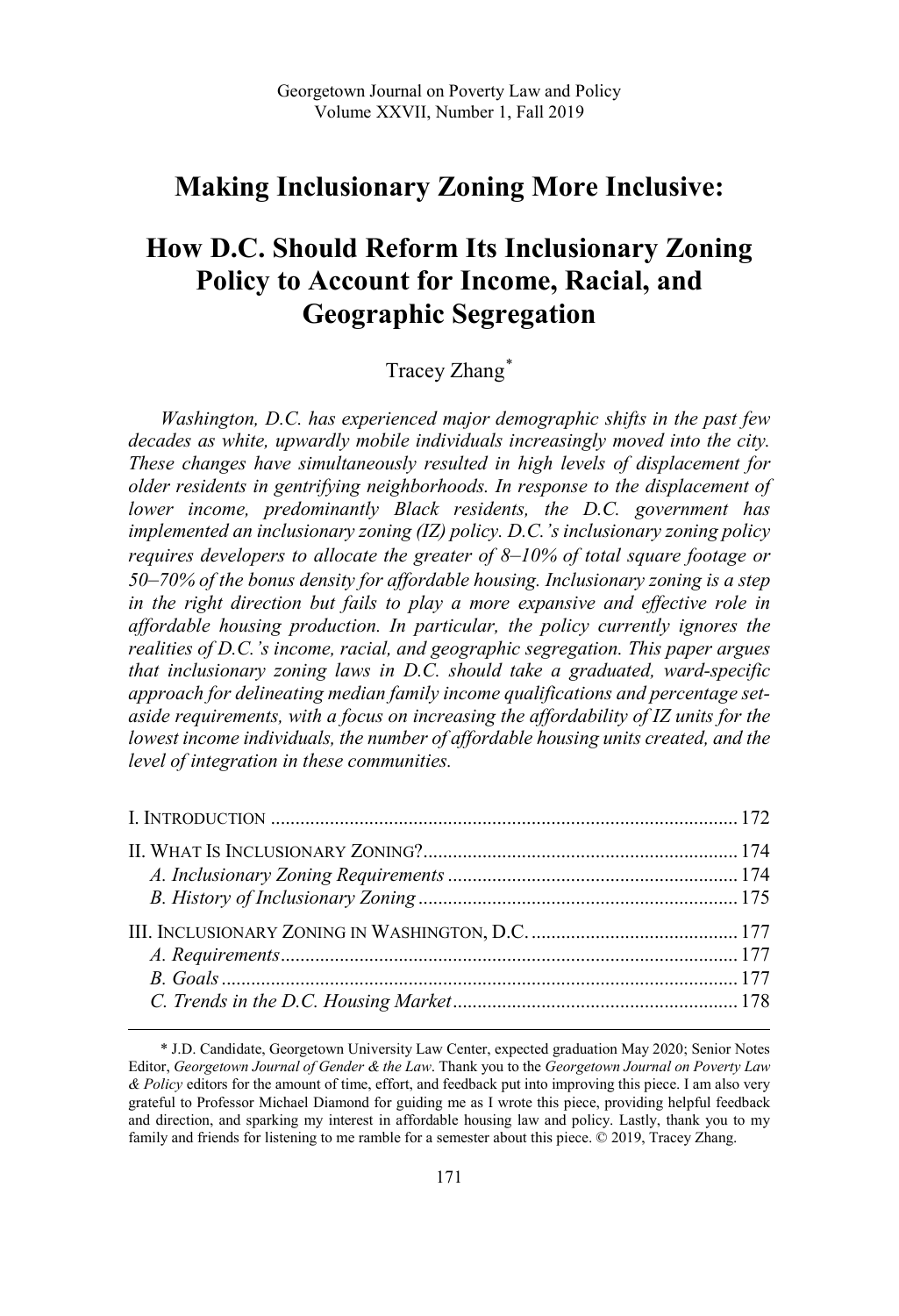<span id="page-1-0"></span>

| D. Effect of D.C.'s Inclusionary Zoning Program on Housing                                                                                 |     |
|--------------------------------------------------------------------------------------------------------------------------------------------|-----|
| A. Inclusionary Zoning Does Not Benefit the Lowest-Income D.C.                                                                             |     |
|                                                                                                                                            | 181 |
| B. Inclusionary Zoning Fails to Create Racially and Economically                                                                           |     |
| C. D.C.'s Inclusionary Zoning Policy Bases Its Income Qualifications<br>on the Washington Metropolitan Statistical Area Median Family      |     |
|                                                                                                                                            |     |
| D. Inclusionary Zoning Does Not Increase the Level of Affordable                                                                           |     |
|                                                                                                                                            |     |
|                                                                                                                                            |     |
| B. Give Developers the Option to Build Units for Varying MFI levels                                                                        |     |
| C. Give Density Bonuses to Developers Setting Aside Units Affordable<br>to Households at or Below 30% MFI and In Wards with Lower MFIs 188 |     |
| D. Use D.C.'s Housing Production Trust Fund to Buy IZ Units and                                                                            |     |
| E. Offer D.C. Tax Credits to Developers Setting Aside a Higher                                                                             |     |
| F. Base D.C.'s Inclusionary Zoning Income Requirements on MFI for                                                                          |     |
|                                                                                                                                            |     |
| VI. POTENTIAL UNRESOLVED PROBLEMS WITH INCLUSIONARY ZONING 192<br>A. Inclusionary Zoning is Dependent on Market Forces 192                 |     |
| B. Inclusionary Zoning Does Not Address Underlying Problems                                                                                |     |
| C. Inclusionary Zoning Creates Community Externalities 194                                                                                 |     |
|                                                                                                                                            |     |

#### I. INTRODUCTION

Washington, D.C. is a city in transition. Like other major metropolitan areas throughout the country, D.C. has experienced significant demographic changes in the past two decades, because younger, whiter, and more upwardly mobile people have moved in.<sup>1</sup> These newcomers brought a mixed bag of benefits and detriments

*See, e.g.*, Natalie Hopkinson, *Farewell to Chocolate City*, N.Y. TIMES (June 23, 2012), 1 . [https://www.nytimes.com/2012/06/24/opinion/sunday/farewell-to-chocolate-city.html;](https://www.nytimes.com/2012/06/24/opinion/sunday/farewell-to-chocolate-city.html) Cordilia James, *D.C Has Had the Most Gentrifying Neighborhoods in the Country, Study Finds*, DCIST (Mar. 19, 2019), [https://dcist.com/story/19/03/19/d-c-has-had-the-most-gentrifying-neighborhoods-in-the-country-study](https://dcist.com/story/19/03/19/d-c-has-had-the-most-gentrifying-neighborhoods-in-the-country-study-finds/)[finds/](https://dcist.com/story/19/03/19/d-c-has-had-the-most-gentrifying-neighborhoods-in-the-country-study-finds/); Kate Rabinowitz, *A decade of demographic change in D.C.: Which neighborhoods have changed the most?*, D.C. POL'Y CTR. (Mar. 2, 2017), [https://www.dcpolicycenter.org/publications/demographic](https://www.dcpolicycenter.org/publications/demographic-change-d-c-neighborhoods)[change-d-c-neighborhoods.](https://www.dcpolicycenter.org/publications/demographic-change-d-c-neighborhoods)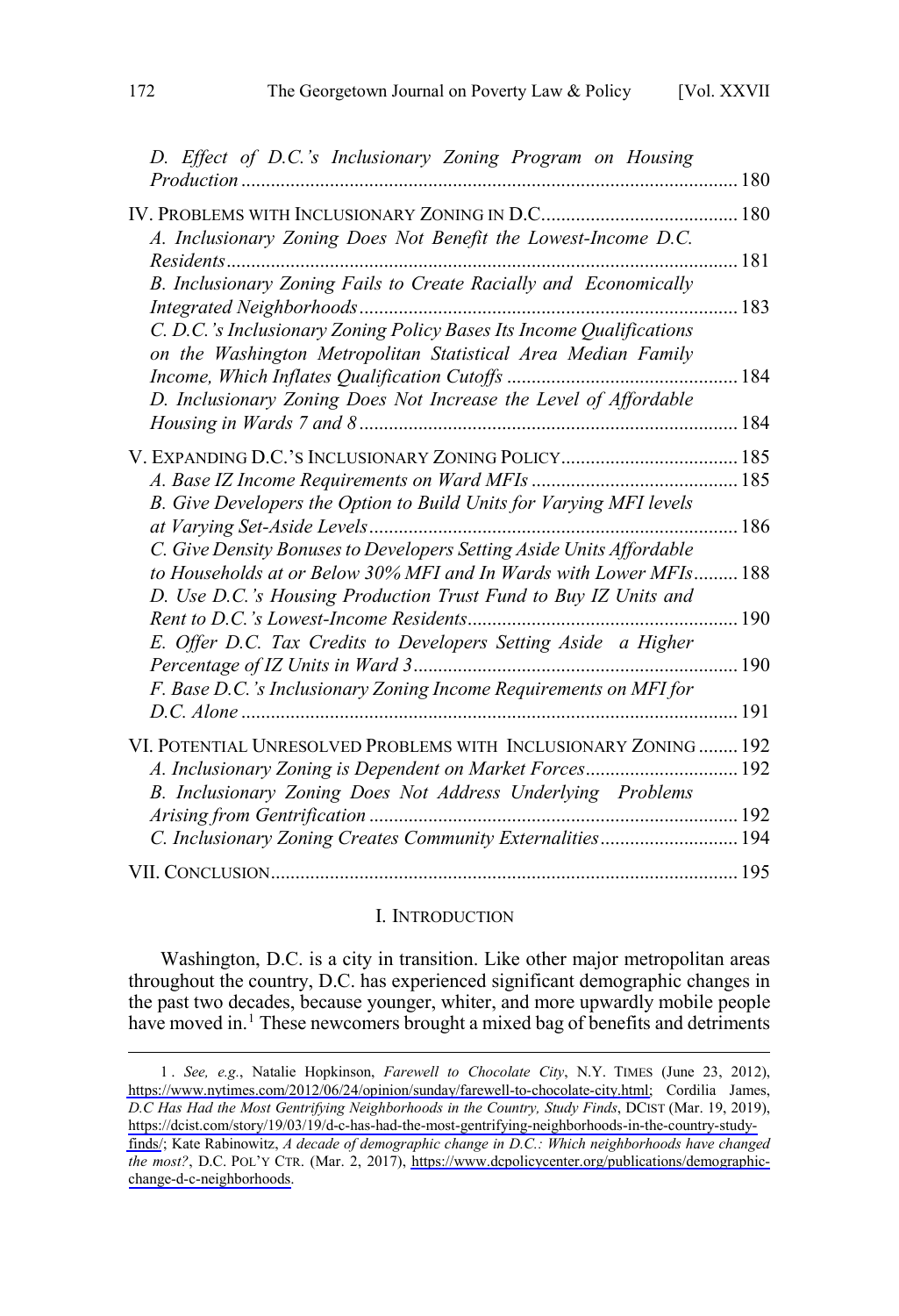$\overline{a}$ 

to existing residents. All residents likely benefited from the greater access to government services, increased safety, and stronger business presence that trailed the arrival of wealthier, whiter residents. <sup>2</sup> However, these new residents also brought surging housing prices.<sup>3</sup> Businesses moved into the area but catered to newcomers instead of the existing population and pushed housing prices up even further.<sup>4</sup> Increasing numbers of longtime residents were driven out by rising costs of living and displaced into surrounding areas or homelessness.<sup>5</sup>

The D.C. government has responded with some success to the city's growing need for affordable housing. Inclusionary zoning (IZ) is one of the many policy tools that the government has adopted to increase the level of affordable housing and prevent displacement of low-income D.C. residents.<sup>6</sup> In inclusionary zoning, developers are required to, or may voluntarily, set aside a certain percentage of total square feet in a residential development for low-income residents.<sup>7</sup> In exchange, developers usually receive some type of benefit, such as a density bonus in D.C.'s case. $8$ 

Inclusionary zoning has contributed to growing numbers of affordable units in D.C. but has faced criticism for its relatively modest impact. D.C.'s IZ policy currently provides affordable housing for individuals at 50% and 60% of median family income (MFI) but does not provide housing options for the lowest-income

*See* Bobette Banks, *June 2019 Washington, DC Market Trends Report Median Sales Price Highest* 3. *June Level on Record; Scarce Supply Continues to Drive Seller's Market*, GREATER CAPITAL AREA ASS'N OF REALTORS (July 12, 2019), [https://files.constantcontact.com/4965beab001/25a22736-d354-4a9a-a4b4](https://files.constantcontact.com/4965beab001/25a22736-d354-4a9a-a4b4-ec4a3f25228e.pdf) [ec4a3f25228e.pdf](https://files.constantcontact.com/4965beab001/25a22736-d354-4a9a-a4b4-ec4a3f25228e.pdf); Kevin Schaul, Dan Keating, & Kathy Orton, *The D.C. Region's 2018 Housing Market, Mapped*, WASH. POST (Mar. 27, 2019), [https://www.washingtonpost.com/graphics/local/2018-real-estate.](https://www.washingtonpost.com/graphics/local/2018-real-estate)

*See* JOHNSON GARDNER, AN ASSESSMENT OF THE MARGINAL IMPACT OF URBAN AMENITIES ON 4. RESIDENTIAL PRICING 31–32 (2007), [http://www.reconnectingamerica.org/assets/Uploads/](http://www.reconnectingamerica.org/assets/Uploads/JohnsonGardner-Urban-Living-Infra-Research-Report.pdf) [JohnsonGardner-Urban-Living-Infra-Research-Report.pdf;](http://www.reconnectingamerica.org/assets/Uploads/JohnsonGardner-Urban-Living-Infra-Research-Report.pdf) *Homes Near Trader Joe's, Whole Foods Stores Appreciate Faster*, ZILLOW, [http://zillow.mediaroom.com/2016-01-25-Homes-Near-Trader-Joes-Whole-](http://zillow.mediaroom.com/2016-01-25-Homes-Near-Trader-Joes-Whole-Foods-Stores-Appreciate-Faster)[Foods-Stores-Appreciate-Faster](http://zillow.mediaroom.com/2016-01-25-Homes-Near-Trader-Joes-Whole-Foods-Stores-Appreciate-Faster) (last visited Nov. 17, 2019).

*Low Income Displacement and Concentration in U.S. Census Tracts, 2000 to 2016*, INST. ON 5. METRO. OPPORTUNITY, <https://myottetm.github.io/USMapBoxIMO/USLwDispConc.html> (last visited Nov. 17, 2019); Marissa J. Lang, *Gentrification in D.C. means widespread displacement, study finds*, WASH. POST (April 26, 2019), [https://www.washingtonpost.com/local/in-the-district-gentrification](https://www.washingtonpost.com/local/in-the-district-gentrification-means-widespread-displacement-report-says/2019/04/26/950a0c00-6775-11e9-8985-4cf30147bdca_story.html)[means-widespread-displacement-report-says/2019/04/26/950a0c00-6775-11e9-8985-](https://www.washingtonpost.com/local/in-the-district-gentrification-means-widespread-displacement-report-says/2019/04/26/950a0c00-6775-11e9-8985-4cf30147bdca_story.html) [4cf30147bdca\\_story.html.](https://www.washingtonpost.com/local/in-the-district-gentrification-means-widespread-displacement-report-says/2019/04/26/950a0c00-6775-11e9-8985-4cf30147bdca_story.html)

*Inclusionary Zoning Fact Sheet*, D.C. DEP'T OF HOUS. & CMTY. DEV., [https://dhcd.dc.gov/](https://dhcd.dc.gov/sites/default/files/dc/sites/dhcd/service_content/attachments/Inclusionary%20Zoning%20Program%20Fact%20Sheet%202018.pdf) 6. [sites/default/files/dc/sites/dhcd/service\\_content/attachments/Inclusionary%20Zoning%20Program%20Fa](https://dhcd.dc.gov/sites/default/files/dc/sites/dhcd/service_content/attachments/Inclusionary%20Zoning%20Program%20Fact%20Sheet%202018.pdf) [ct%20Sheet%202018.pdf](https://dhcd.dc.gov/sites/default/files/dc/sites/dhcd/service_content/attachments/Inclusionary%20Zoning%20Program%20Fact%20Sheet%202018.pdf) (last visited Nov. 17, 2019).

7. *See id*; ALEX F. SCHWARTZ, HOUSING POLICY IN THE UNITED STATES 283 (3d. ed. 2015).

8. *See* SCHWARTZ, *supra* note 7, at 284. A density bonus is a commonly used incentive in inclusionary zoning that allows developers to build more housing units in a given area than typically permitted by local zoning laws. *See id*.

*See* Lance Freeman & Frank Braconi, *Gentrification and Displacement New York City in the 1990s*, 2. 70(1) J. OF AM. PLAN. ASS'N 39, 39, 48 (2004) (showing that residents in gentrifying New York neighborhoods have a lower probability of moving than in non-gentrifying neighborhoods and hypothesizing that gentrifying neighborhoods' disadvantaged residents stay due to neighborhood improvements); Lauren Sullivan, *Gentrification May Actually Be Boon to Longtime Residents*, NPR (Jan. 22, 2014), [https://www.npr.org/2014/01/22/264528139/long-a-dirty-word-gentrification-may-be-losing](https://www.npr.org/2014/01/22/264528139/long-a-dirty-word-gentrification-may-be-losing-its-stigma)[its-stigma;](https://www.npr.org/2014/01/22/264528139/long-a-dirty-word-gentrification-may-be-losing-its-stigma) Aaron Wiener, *For Longtime Residents, Sometimes Gentrification Isn't All Bad*, WASH. CITY PAPER (Jan. 22, 2014), [https://www.washingtoncitypaper.com/news/housing-complex/blog/13123903/for](https://www.washingtoncitypaper.com/news/housing-complex/blog/13123903/for-longtime-residents-sometimes-gentrification-isnt-all-bad)[longtime-residents-sometimes-gentrification-isnt-all-bad.](https://www.washingtoncitypaper.com/news/housing-complex/blog/13123903/for-longtime-residents-sometimes-gentrification-isnt-all-bad)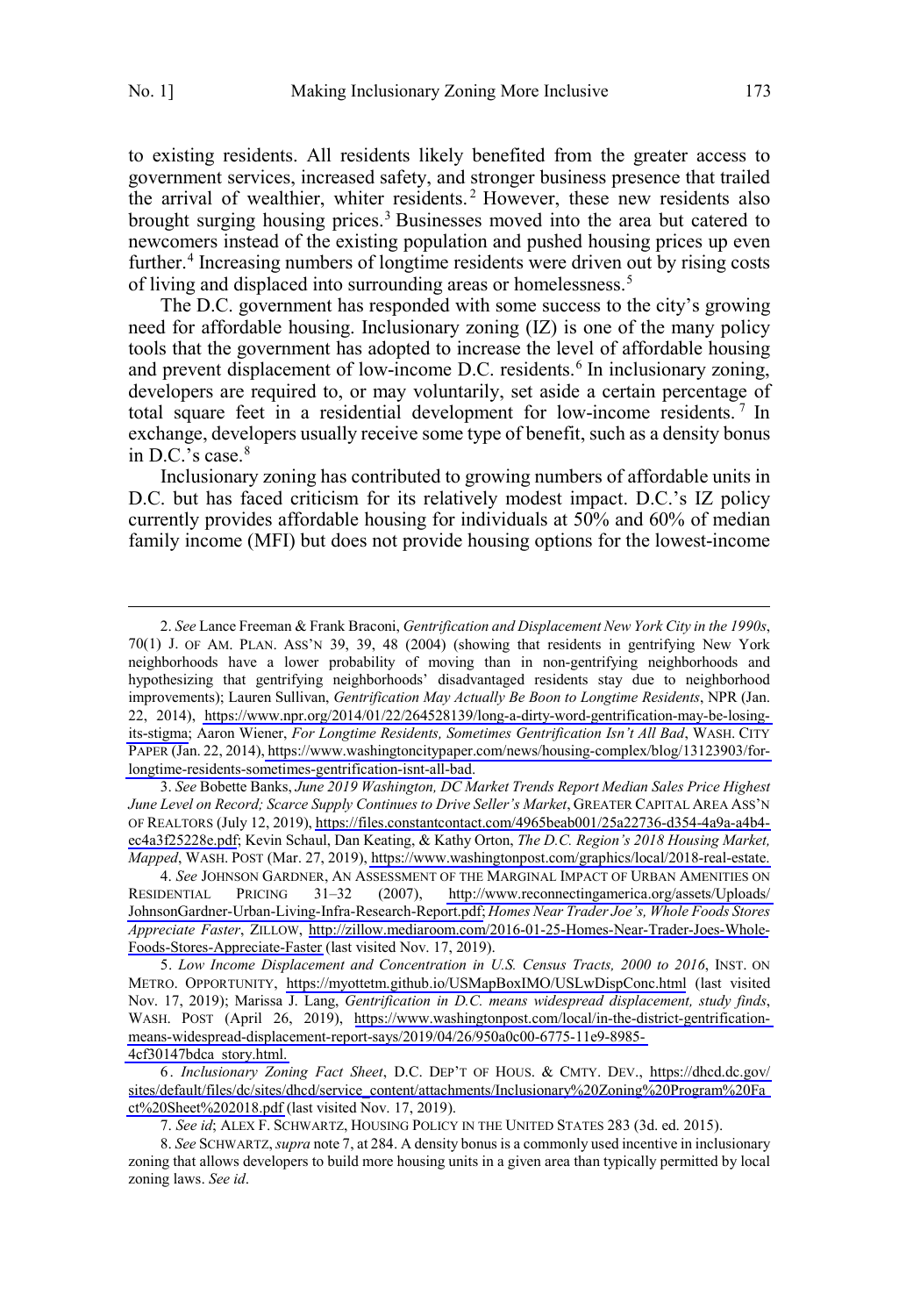<span id="page-3-0"></span>individuals.<sup>9</sup> The level of economic and racial segregation in D.C. means that 60% MFI is still higher than the median income in D.C.'s poorest wards.<sup>10</sup> The failure to account for geographic segregation along racial and class lines means that inclusionary zoning is not sufficiently reaching its goals of increasing the level of affordable housing and integration in D.C.

To increase inclusionary zoning's effectiveness, this Note argues that inclusionary zoning laws in D.C. should take a graduated, ward-specific approach for delineating household income qualifications and percentage set-aside requirements, with a focus on increasing the affordability of IZ units for the lowestincome individuals, the number of affordable housing units, and the level of integration in these communities. Part II of this Note will discuss what inclusionary zoning is and how the policy began. Part III will describe D.C.'s inclusionary zoning requirements and the policy's effect on the local housing market. Part IV will then delve into why D.C.'s inclusionary zoning policy cannot more effectively achieve its goals of building affordable housing and creating economically and racially integrated communities. This Part will focus particularly on the racial and economic segregation that persists in D.C. Part V will offer potential solutions to fix the described problems and improve inclusionary zoning's ability to provide more affordable and integrated housing. Lastly, Part VI will discuss some potentially unresolved problems with inclusionary zoning.

#### II. WHAT IS INCLUSIONARY ZONING?

Inclusionary zoning is a municipal-, county-, or state-level policy that generally requires or encourages developers to designate a portion of produced housing units to low- or moderate-income households. <sup>11</sup> IZ policies have increasingly gained popularity in the past two decades and have spread to both urban and suburban areas.

### *A. Inclusionary Zoning Requirements*

Various localities differ in the specific characteristics of their inclusionary zoning policies. Some inclusionary zoning policies are mandatory, whereas other policies are voluntary in exchange for certain building incentives.12 In localities that provide developer incentives in exchange for allocating a certain percentage

*Inclusionary Zoning Fact Sheet*, *supra* note 6. This Note uses the term "median family income." 9. because D.C.'s inclusionary zoning policy and the U.S. Department of Housing and Urban Development (HUD) use this term. "Area median income" is another term used in the housing industry and is generally synonymous to median family income. *See FY 2018 Income Limits: Frequently Asked Questions*, HUD USER, <https://www.huduser.gov/portal/datasets/il/il18/FAQs-18r.pdf> (last visited Nov. 17, 2019).

<sup>10.</sup> D.C. DEP'T OF HOUS. & CMTY. DEV., INCLUSIONARY ZONING 2019 MAXIMUM INCOME, RENT AND PURCHASE PRICE SCHEDULE 2 (2019), [https://dhcd.dc.gov/sites/default/files/dc/sites/dhcd/](https://dhcd.dc.gov/sites/default/files/dc/sites/dhcd/publication/attachments/IZ&t20Income%20Schedule%20as%20of%20October%202018.pdf) [publication/attachments/IZ&t20Income%20Schedule%20as%20of%20October%202018.pdf;](https://dhcd.dc.gov/sites/default/files/dc/sites/dhcd/publication/attachments/IZ&t20Income%20Schedule%20as%20of%20October%202018.pdf) *See Summary Data for Ward: Ward 7*, D.C. HEALTH MATTERS, [http://www.dchealthmatters.org/?module=](http://www.dchealthmatters.org/?module=demographicdata&controller=index&action=index&id=131494§ionId=) [demographicdata&controller=index&action=index&id=131494&sectionId=](http://www.dchealthmatters.org/?module=demographicdata&controller=index&action=index&id=131494§ionId=) (last visited Nov. 17, 2019); *Summary Data for Ward: Ward 8*, D.C. HEALTH MATTERS, [http://www.dchealthmatters.org/?module=](http://www.dchealthmatters.org/?module=demographicdata&controller=index&action=index&id=131495§ionId=) [demographicdata&controller=index&action=index&id=131495&sectionId=](http://www.dchealthmatters.org/?module=demographicdata&controller=index&action=index&id=131495§ionId=) (last visited Nov. 17, 2019).

<sup>11.</sup> SCHWARTZ, *supra* note 7, at 283–91.

<sup>12.</sup> *Id*.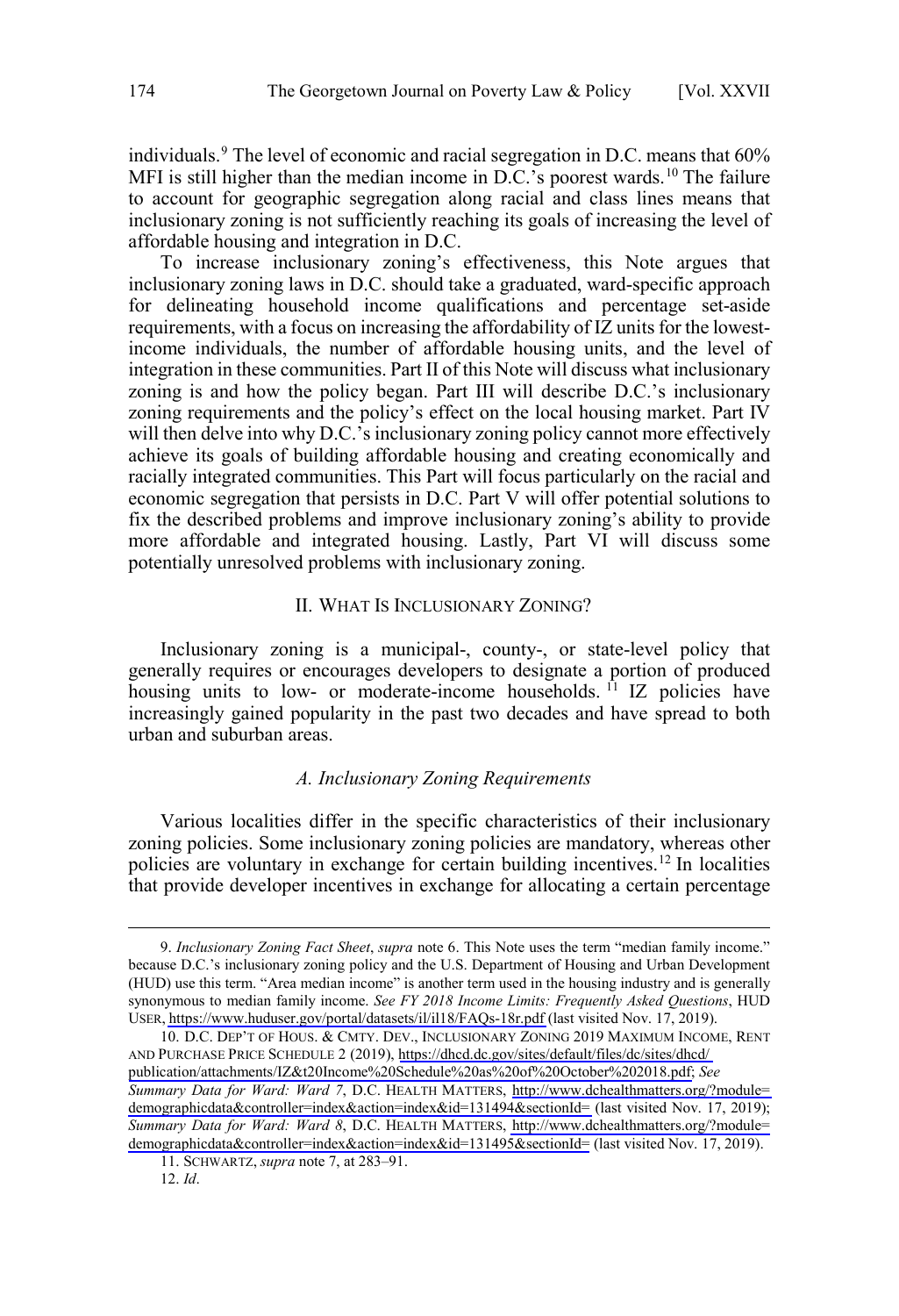<span id="page-4-0"></span>of low- or moderate-income units, the incentives usually include a density bonus, which permits developers to construct additional market rate units above what would normally be allowed under zoning laws.<sup>13</sup> The bonus is typically a twenty percent density increase. Other incentives include waiving various development and building fees, reduced land requirements for parking, less stringent design standards, or expedited review of application processes.<sup>14</sup> Inclusionary zoning policies also include income caps for individuals who qualify for renting IZ units at reduced rent. Depending on housing prices in different localities, income caps have varied from less than 50% MFI to 120% MFI.<sup>15</sup>

#### *B. History of Inclusionary Zoning*

Inclusionary zoning policies first emerged in the U.S. during the 1970s in response to rising home prices and re-segregation.<sup>16</sup> White flight and historically exclusionary government policies entrenched both racial and class segregation.<sup>17</sup> Many local and state governments felt a growing urgency to address economic and racial re-segregation because of the debilitating social issues that accompanied poverty concentration.<sup>18</sup> During this period, the federal government also shifted its involvement in housing programs in favor of local policymaking.19 State and local governments received greater control and flexibility to adapt federal funding for housing programs to their communities' particular needs.<sup>20</sup> The combination of these factors led local and state governments to develop inclusionary zoning laws as one of many new experimental housing policies.

Through legislative and judicial action, state and local governments established inclusionary zoning policies. On the state level, Massachusetts passed legislation in 1969 to create one of the first inclusionary zoning programs in the country. <sup>21</sup> Massachusetts permitted developers building low- and moderate-

18. A general consensus exists that concentrations of poverty exacerbate the socioeconomic problems that low-income families living near those concentrations face. Once a neighborhood reaches a thirty to 40% threshold, certain externalities, such as increased teen pregnancy, crime rates, drug use, and school dropouts, become widespread. *See generally, e.g.*, WILLIAM JULIUS WILSON, THE TRULY DISADVANTAGED: THE INNER CITY, THE UNDERCLASS, AND PUBLIC POLICY 21–22 (2d ed. 2012). For an education-related example, a child living in poverty is more likely to miss school days. If that child goes to a middle-class suburban school, a teacher can focus increased intention on that child to ensure the child stays on track. However, in an area of concentrated poverty, if high numbers of students are absent, the teacher would not have the extra time to dedicate to all the absent students and may end up teaching at a more remedial pace for the entire class.

19. *See* SCHWARTZ, *supra* note 7, at 265.

20. *See id.*

 <sup>13.</sup> *Id.* at 288.

<sup>14.</sup> *Id.*

<sup>15.</sup> *Id.*

<sup>16</sup> . SCHWARTZ, *supra* note 7, at 257–87; Michael Diamond, *Deconcentrating Poverty: Deconstructing a Theory and the Failure of Hope*, in COMMUNITY, HOPE, AND IDENTITY, at 1–2 (Michael Diamond & Terry Turnipseed, eds. 2012).

<sup>17.</sup> *See generally, e.g.*, RICHARD ROTHSTEIN, THE COLOR OF LAW vii (2017) (detailing the extensive history of redlining, racially restrictive covenants and deeds, racial violence, and public housing discrimination in forming segregated communities); Camille Zubrinsky Charles, *The Dynamics of Racial Residential Segregation*, 29 ANN. REV. SOC. 167, 168 (2003); Diamond, *supra* note 16. This Note will focus solely on the history of inclusionary zoning in the United States.

<sup>21.</sup> *See* MASS. GEN. LAWS ch. 40B, § 21 (1969); SCHWARTZ, *supra* note 7, at 286.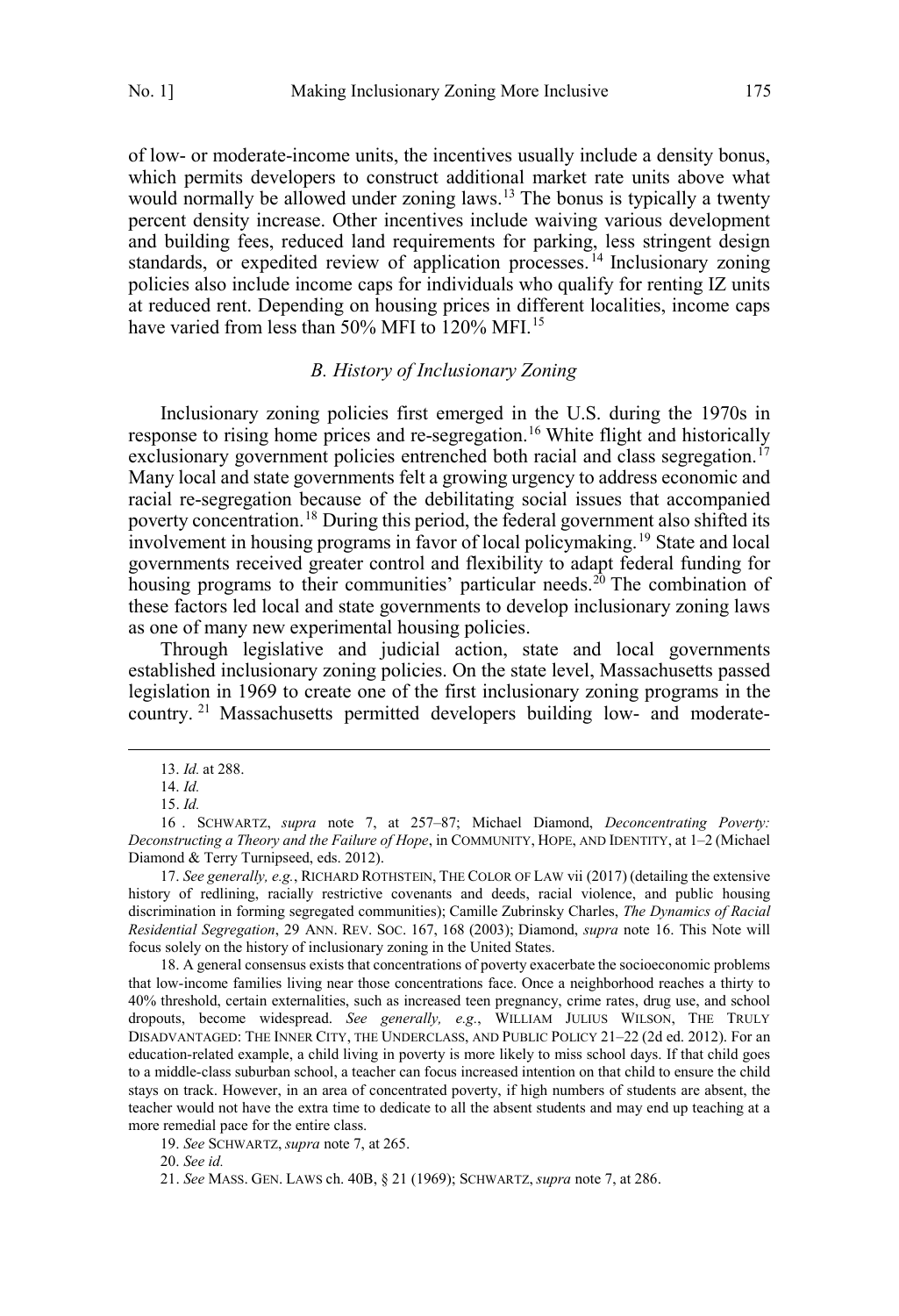income housing to bypass local zoning restrictions by petitioning the local zoning board.<sup>22</sup> The state legislature also issued a general declaration that localities with less than  $10\%$  of year-round subsidized housing needed more affordable housing.<sup>23</sup> This declaration led to local governments enacting IZ ordinances across the state.<sup>24</sup> Since 1969, this law has produced over  $30,000$  affordable housing units. <sup>25</sup> California similarly amended legislation in 1975 to require that local governments create IZ policies setting aside a fair proportion of units and resources for affordable housing. <sup>26</sup> The legislation did not have much effect until the early 1990s, when local governments became proactive in increasing affordable housing to combat rapidly rising home prices.<sup>27</sup> By 2007, nearly one-third of California's jurisdictions, mainly in the state's most expensive housing markets, had IZ programs.28

Unlike Massachusetts and California, New Jersey's inclusionary zoning arose out of a state court order. In *South Burlington County N.A.A.C.P. v. Mount Laurel Township*, the New Jersey Supreme Court held that every municipality must use their zoning powers to create affirmative policies that increase affordable housing production to meet a "fair share" of the region's housing needs.29 *Mount Laurel*  enabled developers to sue local governments that impede affordable housing developments and spurred many New Jersey localities to adopt affordable housing policies in response.30 New Jersey later revised its municipal zoning regulations to require one affordable unit or sixteen newly created jobs for every five new market rate units. $31$ 

On a local level, Montgomery County, Maryland has implemented a particularly effective inclusionary zoning program. The Moderately Priced Dwelling Unit (MPDU) program has produced more IZ units (13,000 units) than all other jurisdictions and most states since 1973. <sup>32</sup> Unlike most places, the county's IZ policy has a cap of 65% MFI, and the public housing authority purchases 33% of the affordable units from developers to subsidize units for lowand very low- income renters.<sup>33</sup> Montgomery County also provides below-market interest financing to help low- and moderate-income households, as well as nonprofit organizations, purchase affordable units.34 Units must remain affordable for thirty years for sale units (homeownership) or ninety years for rental units.<sup>35</sup> The inclusionary zoning policies in Massachusetts, California, New Jersey, and

 $\overline{a}$ 

28. *Id.* California's inclusionary zoning policies currently may be in jeopardy because of *Palmer/Sixth Street Properties, L.P. v. Los Angeles*, in which a California appellate court held that inclusionary zoning policies violated state law prohibiting rent control. 96 Cal. Rptr. 3d 875, 886–87 (Cal. Ct. App. 4th 2009).

<sup>22.</sup> *See* MASS. GEN. LAWS ch. 40B, § 21.

<sup>23.</sup> SCHWARTZ, *supra* note 7, at 286.

<sup>24.</sup> *Id.*

<sup>25.</sup> *Id.* at 287.

<sup>26.</sup> *Id.* at 285.

<sup>27.</sup> *Id.*

<sup>29.</sup> *See* S. Burlington Cty. N.A.A.C.P. v. Mount Laurel Twp., 456 A.2d 390, 490 (N.J. 1983).

<sup>30.</sup> SCHWARTZ, *supra* note 7, at 283–84.

<sup>31.</sup> *See id.* at 284*.*

<sup>32.</sup> *See* SCHWARTZ, *supra* note 7, at 287.

<sup>33.</sup> *Id.*

<sup>34.</sup> *Id.*

<sup>35.</sup> *Id.*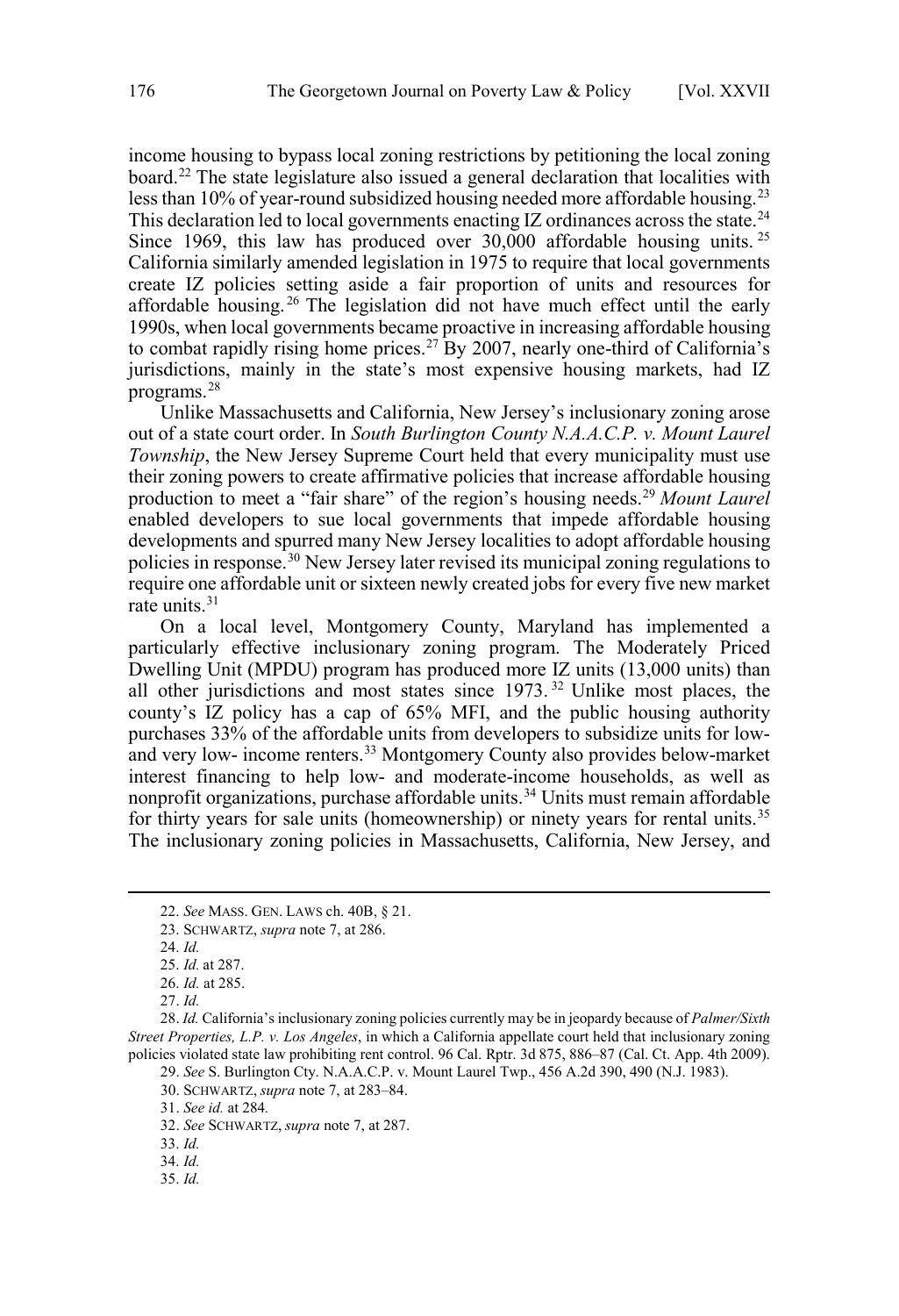<span id="page-6-0"></span>Montgomery County represent the earliest forays into inclusionary zoning as a way to combat racial and economic segregation.

#### III. INCLUSIONARY ZONING IN WASHINGTON, D.C.

#### *A. Requirements*

During the late 1990s, inclusionary zoning, which initially began in suburban areas, spread to urban areas in response to rising home prices and gentrification. In D.C., the D.C. Council enacted its first inclusionary zoning policy in 2006.<sup>36</sup> The regulation went into effect in 2009.<sup>37</sup> D.C.'s inclusionary zoning policy currently applies to new residential projects that 1) contain ten or more units, or 2) add ten or more units in most zoning districts.<sup>38</sup> Developers must set aside the greater of 8–10% of total square footage or 50–75% of the bonus density, and must make those units affordable to individuals at 60% MFI for rental units and 80% MFI for sale units.<sup>39</sup> If a new development includes a penthouse, all required IZ units must be eligible to individuals at  $50\%$  MFI.<sup>40</sup> In exchange, developers receive a density bonus dependent on the area's zoning classification that usually includes a combination of increasing the permissible lot occupancy percentage and building height.<sup>41</sup> The D.C. government publishes an annual maximum income, rent, and purchase schedule for qualifying IZ units based on unit and household size.<sup>42</sup> Additionally, the D.C. government provides IZ orientation classes for individuals interested in registering for the program and uses random lotteries to select households.<sup>43</sup> IZ participants sign one-year leases and must re-certify that their incomes meet the program's requirements each year.<sup>44</sup>

### *B. Goals*

Inclusionary zoning in D.C. has two main goals: 1) to increase the production of affordable housing units, and 2) to preserve diversity and economic integration for D.C. residents.<sup>45</sup> Inclusionary zoning uses the private market to achieve these goals, which makes the policy's near-zero city budget expenditure attractive. The policy aims to achieve these goals in the context of both rental and purchased units. $46$ 

 $\overline{a}$ 

40. D.C. MUN. REGS. tit. 11, § C1003.7 (2016).

<sup>36.</sup> D.C. CODE § 6-1041.01 (2007); *Inclusionary Zoning Fact Sheet*, *supra* note 6.

<sup>37.</sup> *Inclusionary Zoning Fact Sheet*, *supra* note 6.

<sup>38.</sup> *Id.*

<sup>39.</sup> *Id.*; D.C. MUN. REGS. tit. 11, §§ C1003.1-C1003.3 (2016); D.C.'s inclusionary zoning policy previously required developers to make rental units affordable to individuals at 80% MFI instead of 60%. *See* D.C. DEP'T OF HOUSING & CMTY. DEV., *supra* note 10. Any developer who received a building permit prior to June 5, 2017 only had to meet an 80% MFI affordability level for rental units. *See id.*

<sup>41.</sup> D.C. MUN. REGS. tit. 11, §§ C1002.2-C1002.4 (2017).

<sup>42.</sup> D.C. DEP'T OF HOUS. & CMTY. DEV., *supra* note 10, at 2–4.

<sup>43.</sup> *Inclusionary Zoning Fact Sheet*, *supra* note 6.

<sup>44.</sup> *Id.*

<sup>45.</sup> D.C. MUN. REGS. tit. 11, § C1000.1 (2016).

<sup>46.</sup> *Id.*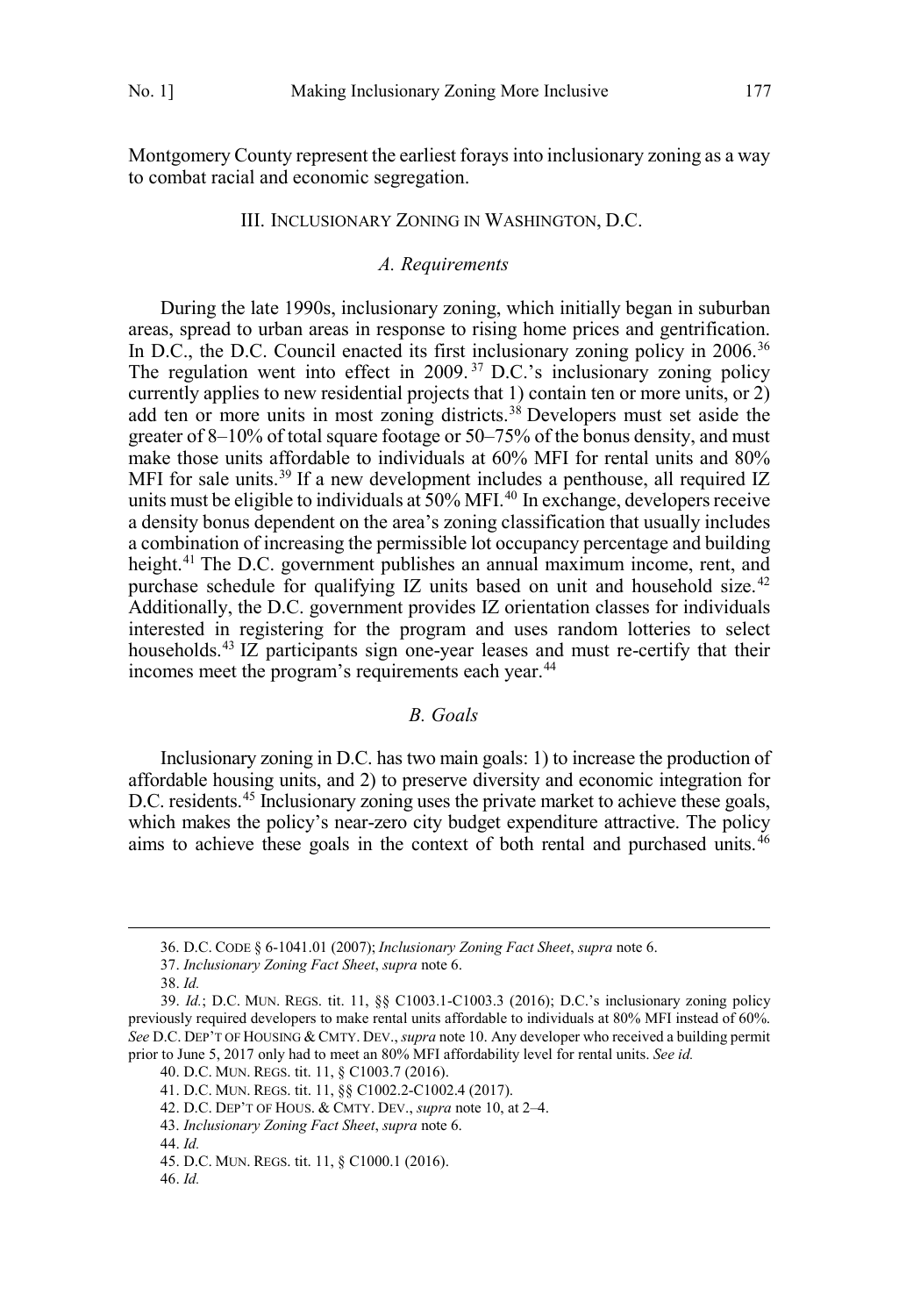<span id="page-7-0"></span>Additionally, since D.C.'s socioeconomic inequality correlates with race, <sup>47</sup> an increase in economic diversity will also indirectly increase racial diversity as well.

#### *C. Trends in the D.C. Housing Market*

Inclusionary zoning emerged in D.C. as a method for combatting gentrification and displacement of longtime, mostly Black, D.C. residents. <sup>48</sup> Although gentrification and displacement have become nationwide trends in many urban areas, the level of gentrification and displacement in Washington, D.C. is particularly severe. A recent study by the Institute on Metropolitan Opportunity found that D.C. had the worst gentrification and low-income displacement trends of any major city, with nearly 36% of the population living in areas with strong displacement under way.<sup>49</sup> The study defined gentrifying tracts as Census tracts experiencing low-income displacement, meaning that the tracts are economically expanding but have a shrinking low-income population.50 A study from *Governing*  analyzing Census data in 2000 and 2010 also found that 51.9% of D.C.'s Census tracts are gentrifying. <sup>51</sup> The *Governing* study defined gentrification based on income potential, education attainment, and home value. First, a Census tract is deemed "eligible for gentrification" if the tract's median income and median home value were both in the bottom fortieth percentile in the D.C. metropolitan area in the 2000 Census.<sup>52</sup> Second, a Census tract that is "eligible for gentrification" has gentrified if the 2010 Census shows that the tract's increase in educational attainment is in the top one-third percentile, the tract's median home price increased, and the percentage increase in the tract's median home value is in the top one-third percentile.53 Between 2000 and 2010, D.C. ranked as the secondmost rapidly gentrifying city in the U.S., after Portland, Oregon. <sup>54</sup> The most rapidly gentrifying neighborhoods in D.C. are Columbia Heights, Petworth, NoMa, Navy Yard, and Southwest.<sup>55</sup> This pace of gentrification represents a sharp

*Prepared Residents: Household Income by Race and Ward*, D.C.'S ECON. STRATEGY, 47 . <http://dceconomicstrategy.com/household-income> (last visited Nov. 17, 2019).

<sup>48.</sup> Gentrification is a controversial term that has many different definitions. The baseline definition is "the process of repairing and rebuilding homes and businesses in a deteriorating area (such as an urban neighborhood) accompanied by an influx of middle-class or affluent people and that often results in the displacement of earlier, usually poorer residents." *Gentrification*, MERRIAM-WEBSTER DICTIONARY, <https://www.merriam-webster.com/dictionary/gentrification> (last visited Nov. 17, 2019). Many definitions of gentrification in the U.S. also recognize and include gentrification's racial, educational, and cultural ramifications. *See Gentrifying Report Methodology*, GOVERNING: THE STATES AND LOCALITIES (Feb. 2015),<https://www.governing.com/gov-data/gentrification-report-methodology.html>.

<sup>49.</sup> INST. ON METRO. OPPORTUNITY, AMERICAN NEIGHBORHOOD CHANGE IN THE 21ST CENTURY 19, 25 (2019), [https://www.law.umn.edu/sites/law.umn.edu/files/metro-files/american\\_neighborhood\\_](https://www.law.umn.edu/sites/law.umn.edu/files/metro-files/american_neighborhood_change_in_the_21st_century_-_full_report_-_4%E2%80%931-2019.pdf) change in the 21st century - full report -  $4-1-2019$ .pdf.

<sup>50.</sup> *Id.*

<sup>51.</sup> Mike Maciag, Gentrification in America Report, GOVERNING: THE STATES AND LOCALITIES (Feb. 2015), <https://www.governing.com/gov-data/census/gentrification-in-cities-governing-report.html> (showing that out of DC's 104 Census tracts, 54 are gentrifying).

<sup>52.</sup> Gentrifying Report Methodology, GOVERNING: THE STATES AND LOCALITIES (Feb. 2015), [https://www.governing.com/gov-data/gentrification-report-methodology.html.](https://www.governing.com/gov-data/gentrification-report-methodology.html)

<sup>53.</sup> *Id*.

<sup>54.</sup> Maciag, *supra* note 51.

<sup>55.</sup> *Id.*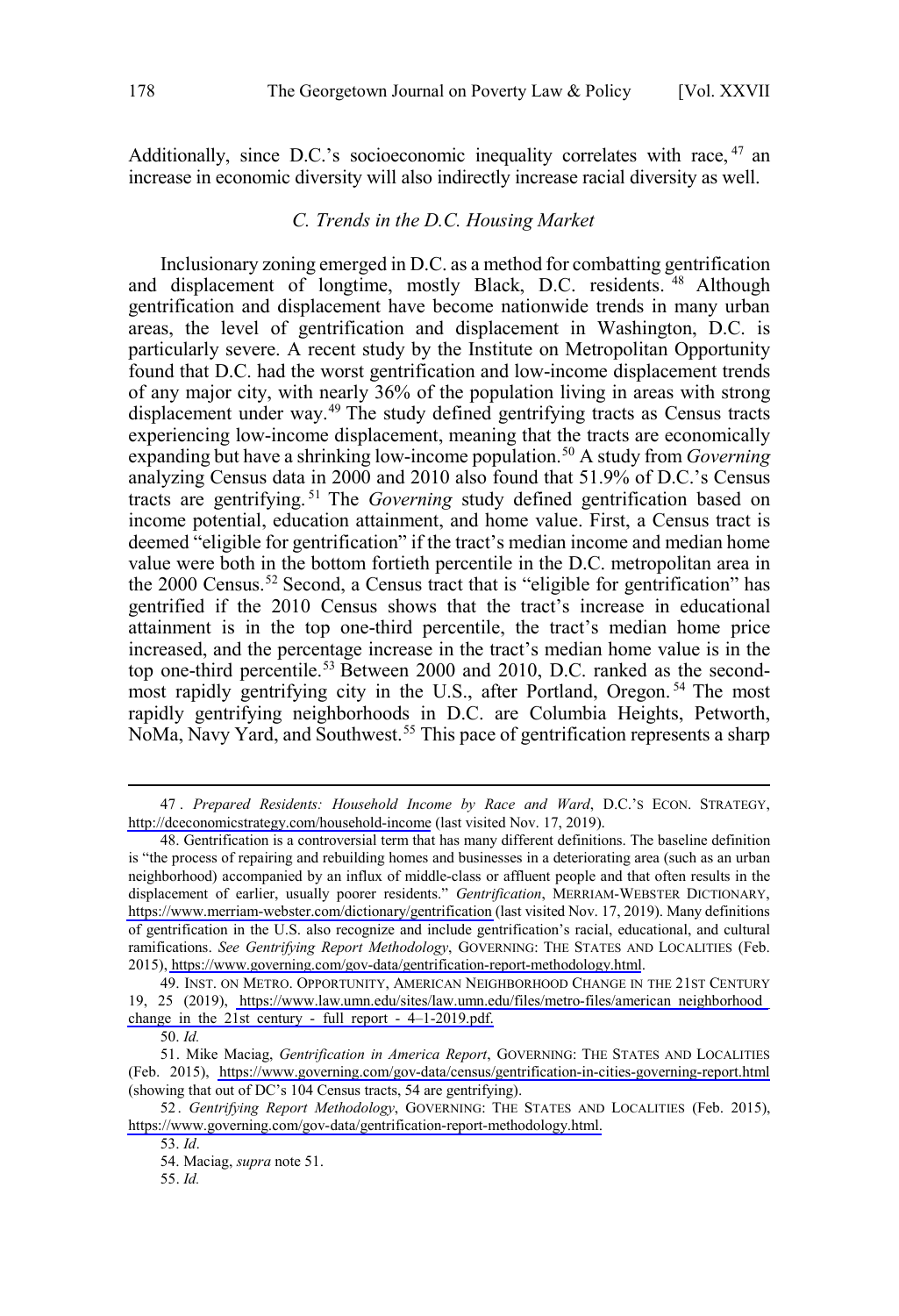increase from the previous decade. Between 1990 and 2000, only 4.9% of D.C.'s Census tracts were gentrifying.<sup>56</sup>

In addition to socioeconomic changes, gentrification often changes the racial composition of a city. The *Governing* study found that gentrifying areas had higher growth of non-Hispanic whites and lower poverty than areas that did not gentrify.<sup>57</sup> D.C. is no exception—the population of Blacks fell below 50% for the first time in 2015.58 A study by the Fordham Institute, which defined gentrification based on the increase in a ZIP code's non-Hispanic white population, found that three D.C. ZIP codes (20001, 20005, and 20010) are within the top twenty fastest gentrifying ZIP codes in the U.S. $^{59}$  The Columbia Heights neighborhood (20010), lost over 25% of its Black population and nearly 20% of its Latino population. <sup>60</sup> Gentrification has thus caused massive levels of displacement in D.C. for lowincome, predominantly minority residents due to growing unaffordability.

Low-income residents who were able to stay in D.C. also faced higher rent burdens. Scholars generally consider a household "cost-burdened" if the household spends  $30\%$ <sup>61</sup> or more of its income on rent.<sup>62</sup> Wards 7 and 8, which have the lowest median incomes and highest percentage of Black residents of all wards,<sup>63</sup> have the highest percentage of households who are cost-burdened by rent at 55% and 63% respectively.<sup>64</sup> These two wards also experienced the largest increases in the percentage of cost-burdened households.<sup>65</sup> However, the cost burdens for other wards have either stayed the same or actually decreased despite higher prices.<sup>66</sup> Rising home values and rents have priced out many low-income minority residents and raised questions about whose interests D.C. policies prioritized in the past two decades.

*Washington, D.C., Gentrification Maps and Data*, GOVERNING: THE STATES AND LOCALITIES, 56. <https://www.governing.com/gov-data/washington-dc-gentrification-maps-demographic-data.html> (last visited Nov. 17, 2019).

<sup>57.</sup> Maciag, *supra* note 51.

<sup>58.</sup> Mike DeBonis, *D.C., where blacks are no longer a majority, has a new African American affairs director*,WASH. POST (Feb. 4, 2015), [https://www.washingtonpost.com/local/dc-politics/dc-where-blacks](https://www.washingtonpost.com/local/dc-politics/dc-where-blacks-are-no-longer-a-majority-has-a-new-african-american-affairs-director/2015/02/04/e8bd65a0-ac8e-11e4-ad71-7b9eba0f87d6_story.html)[are-no-longer-a-majority-has-a-new-african-american-affairs-director/2015/02/04/e8bd65a0-ac8e-11e4](https://www.washingtonpost.com/local/dc-politics/dc-where-blacks-are-no-longer-a-majority-has-a-new-african-american-affairs-director/2015/02/04/e8bd65a0-ac8e-11e4-ad71-7b9eba0f87d6_story.html) [ad71-7b9eba0f87d6\\_story.html.](https://www.washingtonpost.com/local/dc-politics/dc-where-blacks-are-no-longer-a-majority-has-a-new-african-american-affairs-director/2015/02/04/e8bd65a0-ac8e-11e4-ad71-7b9eba0f87d6_story.html)

<sup>59.</sup> Michael J. Petrilli, *The fastest-gentrifying neighborhoods in the United States*, FORDHAM INST. (June 14, 2012), [https://fordhaminstitute.org/national/commentary/fastest-gentrifying-neighborhoods](https://fordhaminstitute.org/national/commentary/fastest-gentrifying-neighborhoods-united-states)[united-states](https://fordhaminstitute.org/national/commentary/fastest-gentrifying-neighborhoods-united-states).

<sup>60.</sup> J.B. Wogan, Why D.C.'s Affordable Housing Crisis is Losing to Economics, GOVERNING: THE STATES AND LOCALITIES (Feb. 2015), [https://www.governing.com/topics/urban/gov-washington](https://www.governing.com/topics/urban/gov-washington-affordable-housing-protections-gentrification-series.html)[affordable-housing-protections-gentrification-series.html.](https://www.governing.com/topics/urban/gov-washington-affordable-housing-protections-gentrification-series.html)

<sup>61.</sup> Some scholars have disputed using 30% as a threshold for "cost-burdened." For example, a household with \$500,000 in income will have much more money left over after spending 30% on rent than a household with \$30,000 in income. *See Rent Burdens: Rethinking Affordability Measures*, U.S. DEP'T HOUS. & URB. DEV., [https://www.governing.com/topics/urban/gov-washington-affordable-housing](https://www.governing.com/topics/urban/gov-washington-affordable-housing-protections-gentrification-series.html)[protections-gentrification-series.html](https://www.governing.com/topics/urban/gov-washington-affordable-housing-protections-gentrification-series.html) (last visited Nov. 17, 2019).

<sup>62.</sup> THE PEW CHARITABLE TRS., AM. FAMS. FACE A GROWING RENT BURDEN 4 (2018), [https://www.pewtrusts.org/-/media/assets/2018/04/rent-burden\\_report\\_v2.pdf.](https://www.pewtrusts.org/-/media/assets/2018/04/rent-burden_report_v2.pdf)

<sup>63.</sup> *See Summary Data for Ward: Ward 7*, *supra* note 10*; Summary Data for Ward: Ward 8*, *supra* note 10.

*See Rent Burden by Ward*, D.C.'S ECON. STRATEGY, [http://dceconomicstrategy.com/rent-burden-](http://dceconomicstrategy.com/rent-burden-ward)64. [ward](http://dceconomicstrategy.com/rent-burden-ward) (last visited Nov. 17, 2019).

<sup>65.</sup> *See id.*

<sup>66.</sup> *See id.*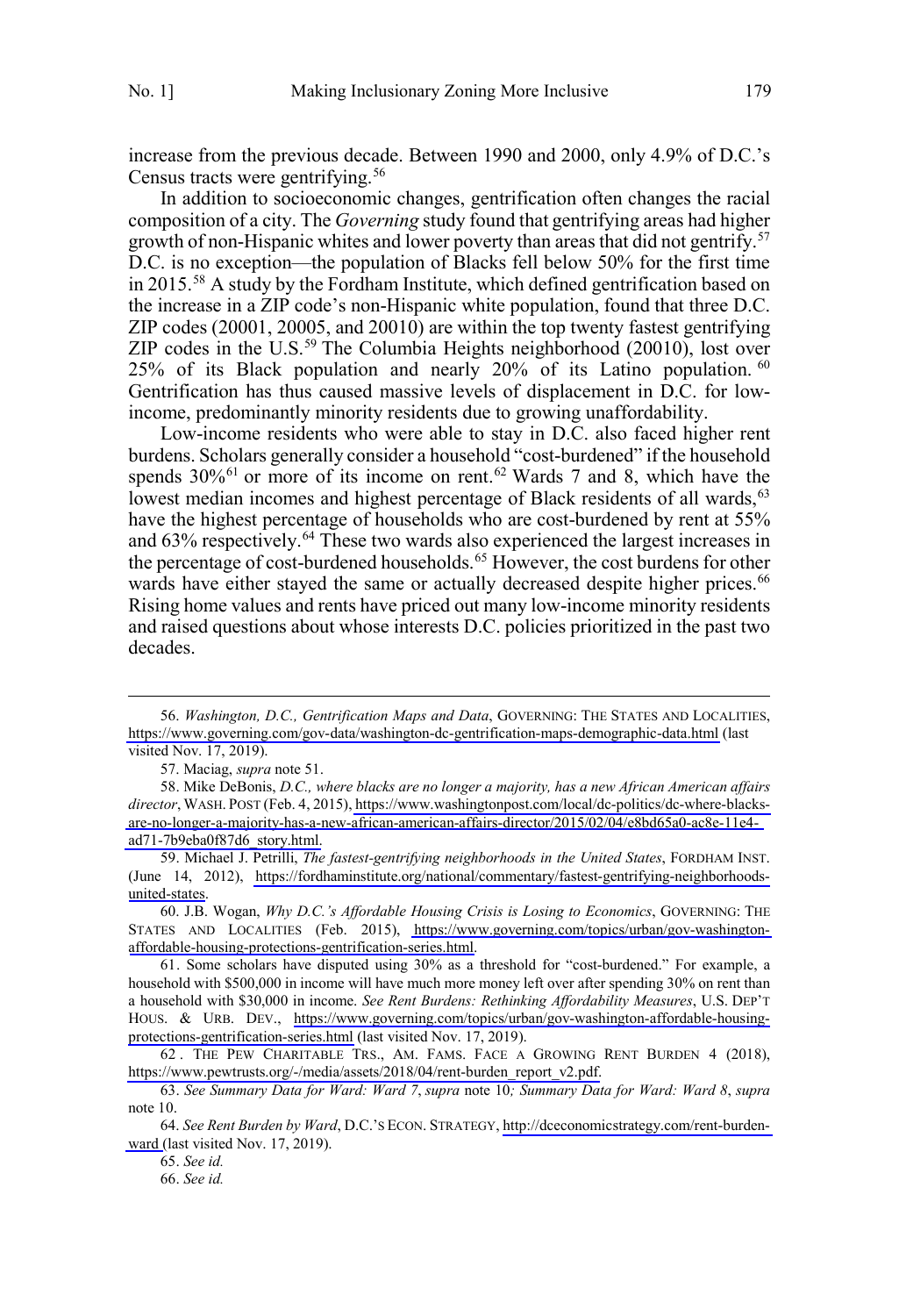#### <span id="page-9-0"></span>*D. Effect of D.C.'s Inclusionary Zoning Program on Housing Production*

D.C.'s inclusionary zoning program initially had very little effect on affordable housing due to the financial crisis, which severely depressed the housing market, and developer lawsuits.<sup>67</sup> In 2011, the program had produced only two rental units in one development.<sup>68</sup> No one bought any IZ condominium units until mid-2013.<sup>69</sup> However, as the housing market recovered, developers began building new housing again and consequently produced more IZ units as well.<sup>70</sup> In 2016 alone, D.C.'s inclusionary zoning program produced 191 units (140 for rent and 51 for sale) in twenty-two new developments.<sup>71</sup> This trend sustained into 2017 and 2018 with 192 and 198 inclusionary zoning units produced in each respective year.<sup>72</sup> Of the 198 units produced in 2018, thirty-six units were set aside at prices affordable to households at 50% MFI, seven units were set aside at prices affordable to households at 60% MFI, and 155 units were set aside at prices affordable to households at 80% MFI.<sup>73</sup> IZ units compose a relatively small portion of the 9,285 affordable units built between 2015 and 2018.74 However, inclusionary zoning has made a substantial impact in certain wards. For example, in Ward 3, fifty-three IZ units are the only source of affordable housing built since 2015.<sup>75</sup> Inclusionary zoning has thus far played an important role in D.C.'s housing market but also shows room for potential growth in the policy's impact.

### IV. PROBLEMS WITH INCLUSIONARY ZONING IN D.C.

The inclusionary zoning program in D.C. has created some affordable housing but faces certain problems that prevent the program from being more effective.

<sup>67.</sup> Andrew Giambrone, *D.C. Affordable Housing Program Begins Seeing Results*, WASH. CITY PAPER (Aug. 18, 2017), [https://www.washingtoncitypaper.com/news/housing-complex/blog/](https://www.washingtoncitypaper.com/news/housing-complex/blog/20972914/dc-affordable-housing-program-begins-seeing-results) [20972914/dc-affordable-housing-program-begins-seeing-results;](https://www.washingtoncitypaper.com/news/housing-complex/blog/20972914/dc-affordable-housing-program-begins-seeing-results) Benjamin Schneider, *CityLab University: Inclusionary Zoning*, CITYLAB (July 17, 2018), [https://www.citylab.com/](https://www.citylab.com/equity/2018/07/citylab-university-inclusionary-zoning/565181) [equity/2018/07/citylab-university-inclusionary-zoning/565181.](https://www.citylab.com/equity/2018/07/citylab-university-inclusionary-zoning/565181)

<sup>68.</sup> D.C. DEP'T OF HOUS. & CMTY. DEV., INCLUSIONARY ZONING FISCAL YEAR 2016 ANNUAL REPORT 6 (2017), [https://dhcd.dc.gov/sites/default/files/dc/sites/dhcd/publication/attachments/](https://dhcd.dc.gov/sites/default/files/dc/sites/dhcd/publication/attachments/DHCD%20FY2016%20IZ%t20Annual%20Report_0.pdf) [DHCD%20FY2016%20IZ%t20Annual%20Report\\_0.pdf.](https://dhcd.dc.gov/sites/default/files/dc/sites/dhcd/publication/attachments/DHCD%20FY2016%20IZ%t20Annual%20Report_0.pdf)

<sup>69.</sup> Giambrone, *supra* note 67.

<sup>70.</sup> *Id.*; Schneider, *supra* note 67.

<sup>71.</sup> INCLUSIONARY ZONING FISCAL YEAR 2016 ANNUAL REPORT, *supra* note 68, at 6.

<sup>72.</sup> D.C. DEP'T OF HOUS. & CMTY. DEV., INCLUSIONARY ZONING FISCAL YEAR 2018 ANNUAL REPORT 5 (2019), [https://dhcd.dc.gov/sites/default/files/dc/sites/dhcd/page\\_content/](https://dhcd.dc.gov/sites/default/files/dc/sites/dhcd/page_content/attachments/FY%202018%20Inclusionary%20Zoning%20Annual%20Report_0.pdf) [attachments/FY%202018%20Inclusionary%20Zoning%20Annual%20Report\\_0.pdf](https://dhcd.dc.gov/sites/default/files/dc/sites/dhcd/page_content/attachments/FY%202018%20Inclusionary%20Zoning%20Annual%20Report_0.pdf) [hereinafter FISCAL YEAR 2018 ANNUAL REPORT]; D.C. DEP'T OF HOUS. & CMTY. DEV., INCLUSIONARY ZONING FISCAL YEAR 2017 ANNUAL REPORT 5 (2018), [https://dhcd.dc.gov/sites/default/files/dc/sites/dhcd/publication/](https://dhcd.dc.gov/sites/default/files/dc/sites/dhcd/publication/attachments/DHCD%FY2017%IZ%Annual%Report%final.pdf) [attachments/DHCD%FY2017%IZ%Annual%Report%final.pdf](https://dhcd.dc.gov/sites/default/files/dc/sites/dhcd/publication/attachments/DHCD%FY2017%IZ%Annual%Report%final.pdf) [hereinafter FISCAL YEAR 2017 ANNUAL REPORT].

<sup>73.</sup> *See* FISCAL YEAR 2018 ANNUAL REPORT, *supra* note 72. Prior to June 5, 2017, the inclusionary zoning program only required developers to make their affordable rental units available at 80% MFI. The DC Zoning Commission reevaluated the program and chose to lower the MFI to 60%. *Inclusionary Zoning Fact Sheet*, *supra* note 6.

Andrew Giambrone, *Map: Nearly all of D.C.'s new affordable housing is being developed east of*  74. *Rock Creek Park*, CURBED (Sept. 11, 2018), [https://dc.curbed.com/2018/9/11/17846984/map-affordable](https://dc.curbed.com/2018/9/11/17846984/map-affordable-housing-rock-creek-park-dcfpi)[housing-rock-creek-park-dcfpi.](https://dc.curbed.com/2018/9/11/17846984/map-affordable-housing-rock-creek-park-dcfpi)

<sup>75.</sup> *Id.*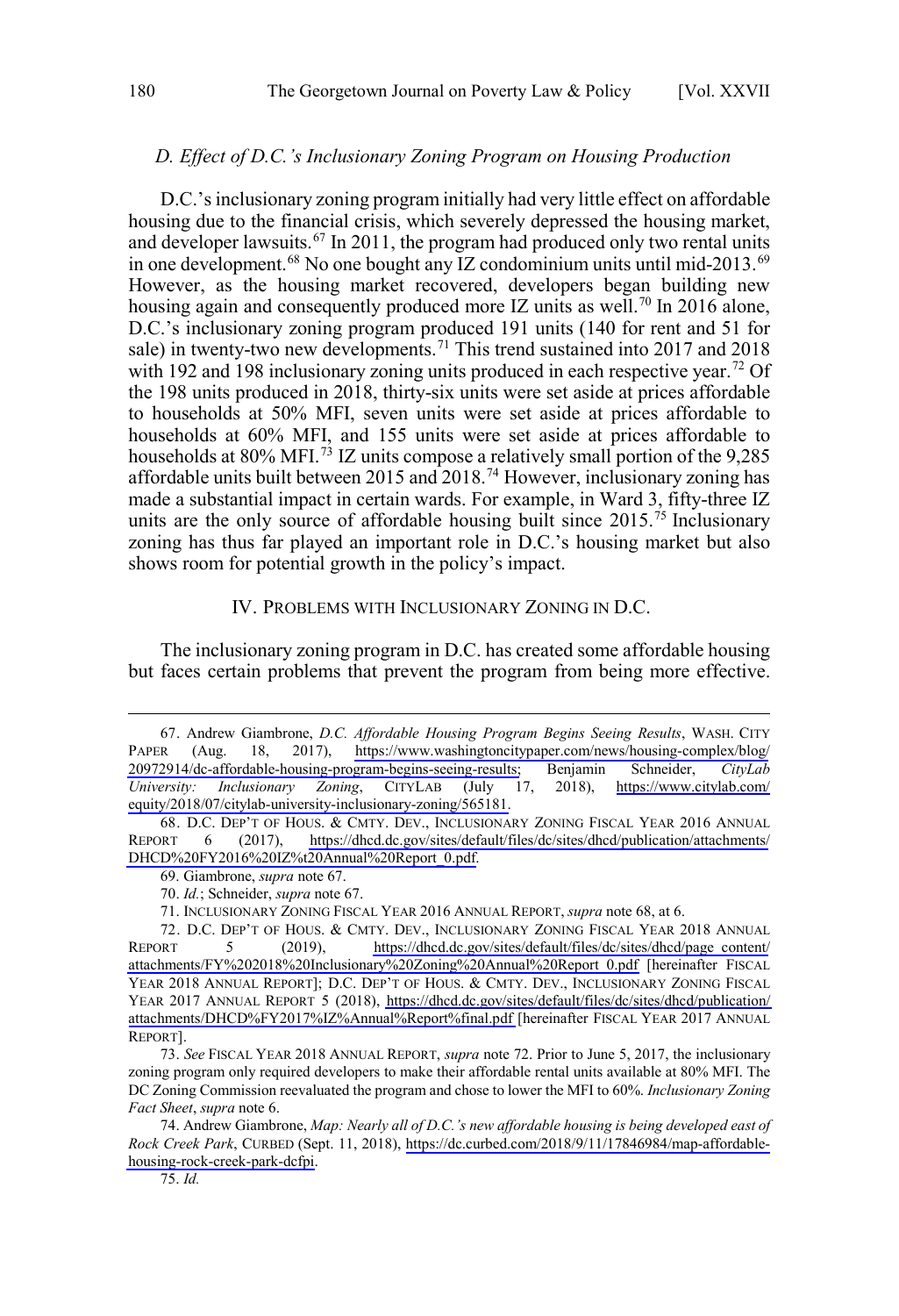<span id="page-10-0"></span>These problems impede inclusionary zoning's ability to create more affordable housing units and increase socioeconomic integration.

#### *A. Inclusionary Zoning Does Not Benefit the Lowest-Income D.C. Residents*

A major problem with D.C.'s inclusionary zoning program is that the program does not benefit D.C.'s lowest-income residents. A mismatch exists between IZ rental unit prices and income levels for many low-income people. Although D.C.'s inclusionary zoning program currently caps the maximum income level for households renting IZ units at 60% MFI, the program previously placed the limit at 80% MFI (in addition to the 50% MFI penthouse requirement).<sup>76</sup>



*Figure 1: IZ Unit Affordability Levels vs. Household Registration*

As shown in Figure 1, (1) nearly 80% of all IZ units built were priced for households making between 61% and 80% MFI.<sup>77</sup> (2) Around 20% of IZ units built were affordable for households making up to 50% MFI. <sup>78</sup> However, (3) less than 30% of households registered in the IZ database have income levels between 61% and 80% MFI.<sup>79</sup> (4) Over 50% of households have incomes at 50% of median family income or less. $80$ <sup> The 2018</sup> statistics for new IZ units largely mirrored the

<sup>76.</sup> Claire Zippel, *DC is One Step Closer to A Stronger Inclusionary Zoning Program*, D.C. FISCAL POL'Y INST. (Feb. 10, 2017), [https://www.dcfpi.org/all/dc-one-step-closer-stronger-inclusionary-zoning](https://www.dcfpi.org/all/dc-one-step-closer-stronger-inclusionary-zoning-program)[program;](https://www.dcfpi.org/all/dc-one-step-closer-stronger-inclusionary-zoning-program) D.C. MUN. REGS. tit. 11, § C1003.7 (2016) (If a new development includes a penthouse, all required IZ units must be made eligible to individuals at 50% MFI).

<sup>77.</sup> FISCAL YEAR 2018 ANNUAL REPORT, *supra* note 72, at 9; D.C. MUN. REGS. tit. 11, § C1003.7 (2016).

<sup>78.</sup> *Id.*

<sup>79.</sup> *Id.*

<sup>80.</sup> *Id.*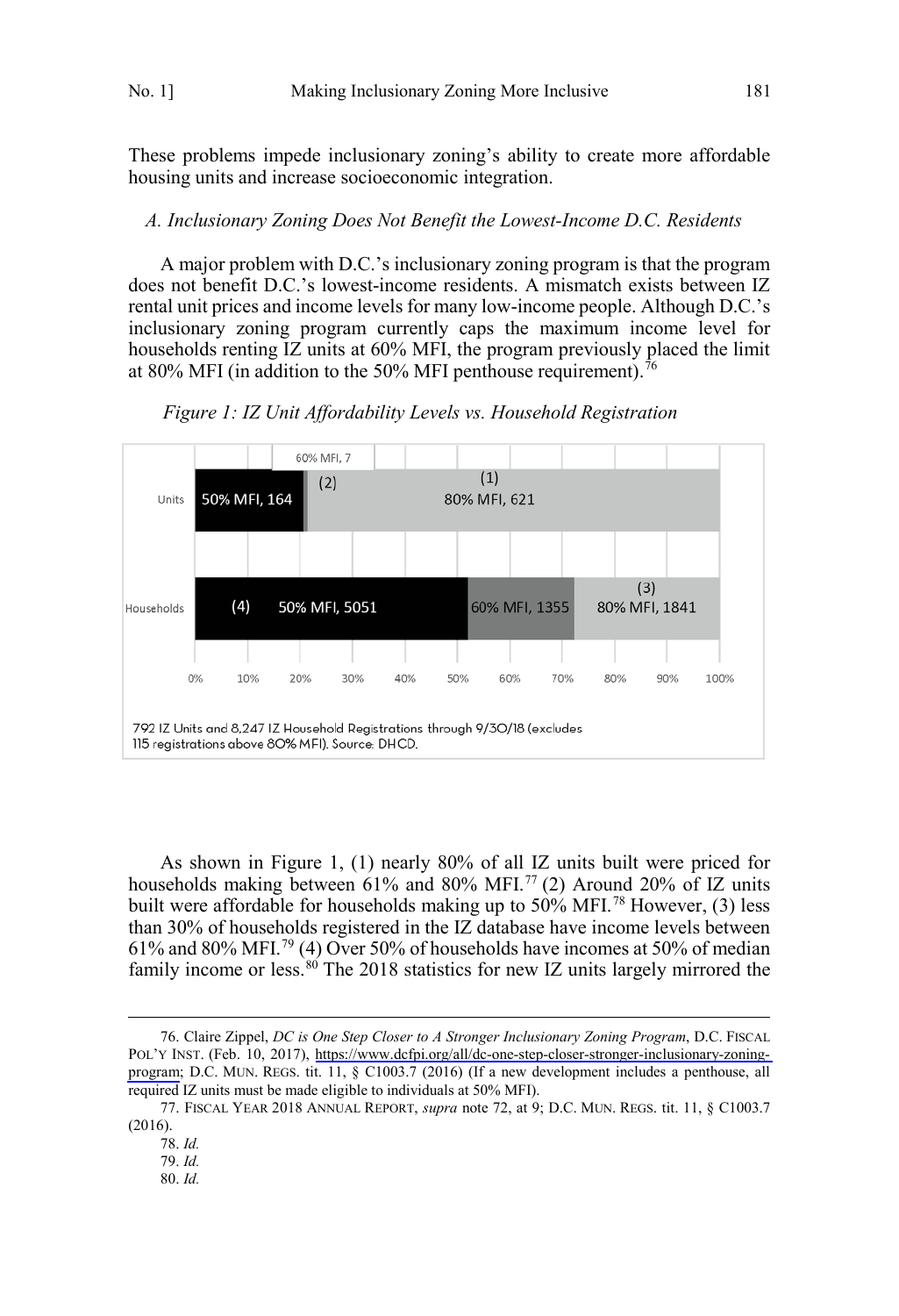composition of previous years' IZ unit prices as well.<sup>81</sup> This mismatch in unit affordability and household MFI means that there are only enough units affordable at 50% MFI for 3.2% of households registered at 50% MFI.82 However, there are enough units affordable at 80% MFI for 33.7% of households registered at 80%  $MFI.$ <sup>83</sup>

D.C.'s inclusionary zoning policy has thus largely benefitted households in the lower middle class instead of the city's lowest-income residents. In 2018, the average rent for a discounted studio under inclusionary zoning was \$1307, which means an individual at 30% MFI would spend nearly 62% of her annual income on housing.84 Even an individual at 50% MFI would spend nearly 37% of his or her annual income on housing, which is still 7% higher than the recommended 30% cost-burden. <sup>85</sup> These numbers indicate that many individuals in need of housing are left out of IZ units due to prohibitive costs. Households at 30% MFI in particular (considered very low-income) receive very few benefits from inclusionary zoning. Furthermore, for households that receive IZ units, the affordability mismatch between incomes of registered households and IZ unit prices means that a number of households are likely paying more than the recommended 30% of annual income for IZ units. Inclusionary zoning has thus far failed to provide adequate housing relief to D.C.'s lowest-income households.

In 2017, the D.C. Council and Mayor's Office adopted the Zoning Commission's recommendation to change D.C.'s inclusionary zoning program by capping the eligible households for rental units to  $60\%$  MFI.<sup>86</sup> These changes went into effect in June 2017 and meant to decrease the maximum rent of a studio from \$1590 to \$1190.<sup>87</sup> The 50% MFI requirement for all units located in a development containing a penthouse has not changed. The 2018 Annual Report on inclusionary zoning demonstrated that this legal change has had some impact on the affordability of IZ rental units. The average rent for a studio apartment dropped from \$1,510 to \$1,307.<sup>88</sup> Despite the slight decrease in rent, inclusionary zoning is still unaffordable for D.C.'s lowest-income residents. Inclusionary zoning favors the lower middle class and does not provide housing solutions for D.C.'s lowestincome residents.

<sup>81.</sup> *See* FISCAL YEAR 2017 ANNUAL REPORT, *supra* note 72, at 8; D.C. DEP'T OF HOUS. & CMTY. DEV., *supra* note 68, at 8. The Inclusionary Zoning Fiscal Year 2016 Annual Report also reported that families making between 0 and 30% of median family income composed 22% of all IZ household registrations, and families making between 30% and 50% of median family income composed 37% of all IZ household registrations. *See id*. Subsequent annual reports do not provide this information.

<sup>82.</sup> FISCAL YEAR 2018 ANNUAL REPORT, *supra* note 72, at 9.

<sup>83.</sup> *Id.*

<sup>84.</sup> *Id.* at 12; *see* INCLUSIONARY ZONING 2019 MAXIMUM INCOME, RENT AND PURCHASE PRICE SCHEDULE, *supra* note 10, at 2.

<sup>85.</sup> FISCAL YEAR 2018 ANNUAL REPORT, *supra* note 72, at 12; *see* D.C. DEP'T OF HOUS. & CMTY. DEV. *supra* note 10, at 2.

<sup>86.</sup> Zippel, *supra* note 76.

<sup>87.</sup> *See id.*; FISCAL YEAR 2018 ANNUAL REPORT, *supra* note 72, at 9.

<sup>88.</sup> FISCAL YEAR 2018 ANNUAL REPORT, *supra* note 72, at 12.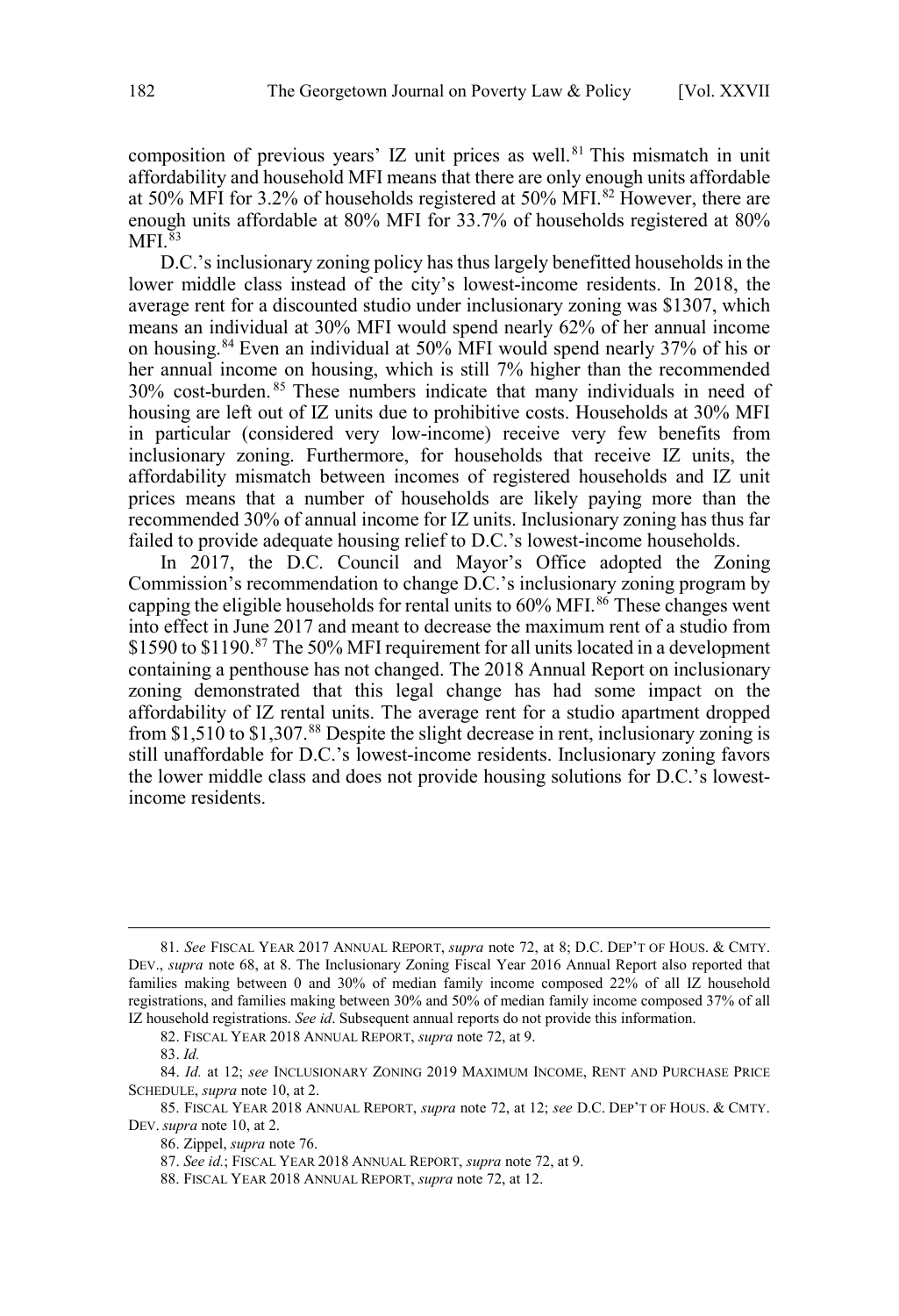## *B. Inclusionary Zoning Fails to Create Racially and Economically Integrated Neighborhoods*

<span id="page-12-0"></span>Inclusionary zoning has also failed to fulfill its purpose of creating a more racially and economically integrated city. Many localities, including D.C., initially enacted inclusionary zoning to combat historically exclusionary zoning laws and covenants that have segregated neighborhoods by race and class.<sup>89</sup> In D.C., the remnants of this historic segregation are most prominent when comparing income and racial stratification between different wards and quadrants.<sup>90</sup> As of 2019, Wards 7 and 8, which are mostly east of the Anacostia River, have the lowest median incomes (approximately \$30,000–40,000) and highest percentage of Black residents (over  $90\%$  Black) in D.C.<sup>91</sup> On the other hand, Ward 3, which is located in D.C.'s Northwest quadrant, has the highest median income (\$122,680) of all wards in D.C. and the highest percentage of white residents (over 80% white) in D.C.<sup>92</sup> The continuing economic and racial segregation in D.C. demonstrates that on a macro level, inclusionary zoning has not had much effect on segregated residential patterns.

A micro-level analysis of inclusionary zoning may show a different picture with more mixed results on the impact of inclusionary zoning. Households able to obtain below-market housing through inclusionary zoning can remain in neighborhoods and apartment buildings that would have otherwise been unaffordable. However, merely being present in a neighborhood does not necessarily indicate that a household is well-integrated. Instead, factors such as health, social relationships, and children's educational attainment provide more definitive measures of integration. While no comprehensive study on the ease of integration for participants of D.C.'s inclusionary zoning program exists, more generalized studies on poverty deconcentration efforts show that although lowincome households tended to have better living and safety conditions in mixedincome neighborhoods, they also bore increased financial and psychological costs.93 These costs include loss of social networks, higher transportation fares, and a greater sense of stigma and alienation in higher income communities.<sup>94</sup> Racial and economic integration thus often includes hidden costs for low-income households living in wealthier communities.

Anecdotal evidence may help illuminate certain benefits and difficulties of participating in inclusionary zoning. For example, the "poor door" phenomenon in many increasingly unaffordable cities demonstrates the extent to which lowincome individuals in gentrifying or wealthier areas experience segregation within

*Id.* at 4; *see Maps Restricted Housing and Racial Change, 1940–1970*, MAPPING SEGREGATION 89. DC,<https://mappingsegregationdc.org/#maps> (last visited Nov. 17, 2019) (showing housing lots in D.C. that were historically racially restricted by deed or petition to contribute to citywide segregation by ward).

<sup>90.</sup> *See* MAPPING SEGREGATION DC, *supra* note 89 (showing interactive map of D.C.'s nonwhite households in each neighborhood in 1940, 1950, 1960, and 1970).

<sup>91.</sup> *Prepared Residents: Household Income by Race and Ward*, *supra* note 47; *Summary Data for Ward: Ward 7*, *supra* note 10; *Summary Data for Ward: Ward 8*, *supra* note 10.

*Prepared Residents: Household Income by Race and Ward*, *supra* note 47; *Summary Data for*  92. *Ward: Ward 3*, D.C. HEALTH MATTERS, [http://www.dchealthmatters.org/?module=](http://www.dchealthmatters.org/?module=demographicdata&controller=index&action=index&id=131490§ionId=) [demographicdata&controller=index&action=index&id=131490&sectionId=](http://www.dchealthmatters.org/?module=demographicdata&controller=index&action=index&id=131490§ionId=) (last visited Nov. 17, 2019).

<sup>93.</sup> Diamond, *supra* note 16, at 14.

<sup>94.</sup> *Id.*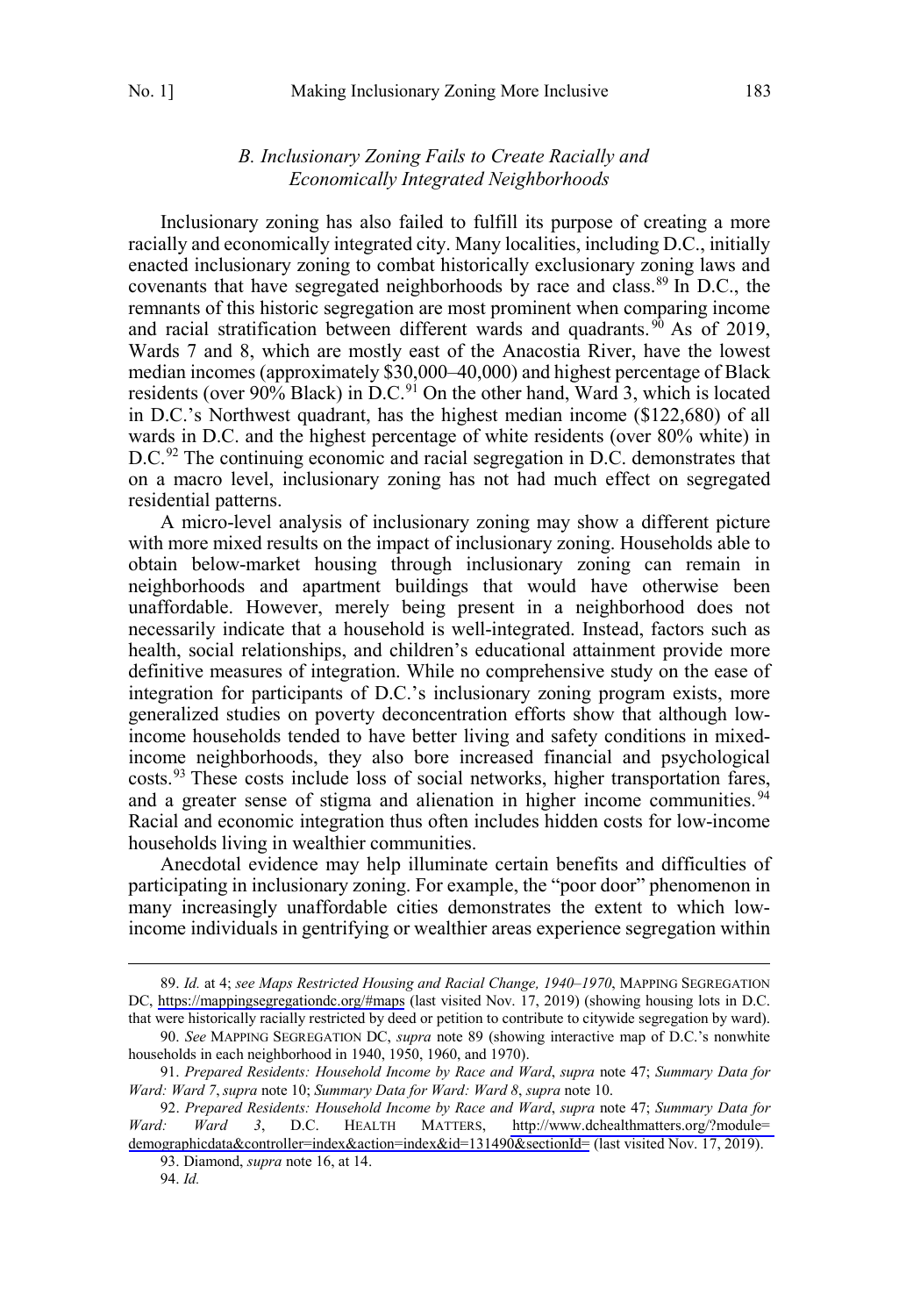<span id="page-13-0"></span>mixed spaces. In D.C. specifically, controversy erupted when the developers of Portner Place, a new mixed-income development on U Street, decided to build two separate doors in the development—one for market-rate tenants and the other for low-income tenants.<sup>95</sup> However, this image of socioeconomic discrimination became more complex when it emerged that the low-income tenants requested separate entrances.<sup>96</sup> Given a choice between being scattered among market-rate tenants and being concentrated in one segment of the building, the low-income tenants preferred staying together in one place.  $97$  This snapshot of a newly developed, mixed-income building reveals the extent to which low-income tenants in integrated—or gentrifying—neighborhoods feel unwelcome and illustrates the tenants' desire to retain existing social networks and community.

## *C. D.C.'s Inclusionary Zoning Policy Bases Its Income Qualifications on the Washington Metropolitan Statistical Area Median Family Income, Which Inflates Qualification Cutoffs*

D.C.'s inclusionary zoning program currently uses income caps that are not representative of individuals living in D.C. The Washington Metropolitan Statistical Area (WMSA) Median Family Income includes Fairfax, Arlington, and Alexandria in Virginia and Montgomery and Prince George's County in Maryland.<sup>98</sup> Adding these counties inflates the median household income from \$82,327 (D.C. alone) to \$99,669.<sup>99</sup> Additionally, despite the WMSA having a higher median family income, the median property value in D.C. alone is nearly \$180,000 higher than in the WMSA.<sup>100</sup> These statistics demonstrate that the living condition in the Washington Metropolitan area is not representative of the actual city of D.C. Inclusionary zoning's use of the Washington Metro Area's income statistics invariably creates IZ units that are not actually affordable for D.C. residents at 60% MFI.

### *D. Inclusionary Zoning Does Not Increase the Level of Affordable Housing in Wards 7 and 8*

Additionally, inclusionary zoning in D.C. fails to achieve its goal of providing affordable housing units in Wards 7 and 8. Inclusionary zoning units in new Ward 7 and 8 developments barely have any effect in providing affordable housing for existing residents, because the income levels developers are required to build for

<sup>95.</sup> Emily Badger, When separate doors for the poor are more than what they seem, WASH. POST (July 31, 2014), [https://www.washingtonpost.com/news/wonk/wp/2014/07/31/when-the-poor-want-their](https://www.washingtonpost.com/news/wonk/wp/2014/07/31/when-the-poor-want-their-own-door/?noredirect=on&utm_term=.53d235b61c9c)[own-door/?noredirect=on&utm\\_term=.53d235b61c9c.](https://www.washingtonpost.com/news/wonk/wp/2014/07/31/when-the-poor-want-their-own-door/?noredirect=on&utm_term=.53d235b61c9c)

<sup>96.</sup> *Id.*

<sup>97.</sup> *Id.*

*Washington-Arlington-Alexandria, DC-VA-MD-WV Metro Area*, DATAUSA, 98.

<https://datausa.io/profile/geo/washington-arlington-alexandria-dc-va-md-wv-metro-area> (last visited Nov. 17, 2019); *Washington, DC*, DATAUSA,<https://datausa.io/profile/geo/washington-dc> (last visited Nov. 17, 2019).

<sup>99.</sup> *Compare Washington-Arlington-Alexandria, DC-VA-MD-WV Metro Area*, *supra* note 98, *and Washington, DC*, *supra* note 98.

<sup>100.</sup> *See supra* note 99.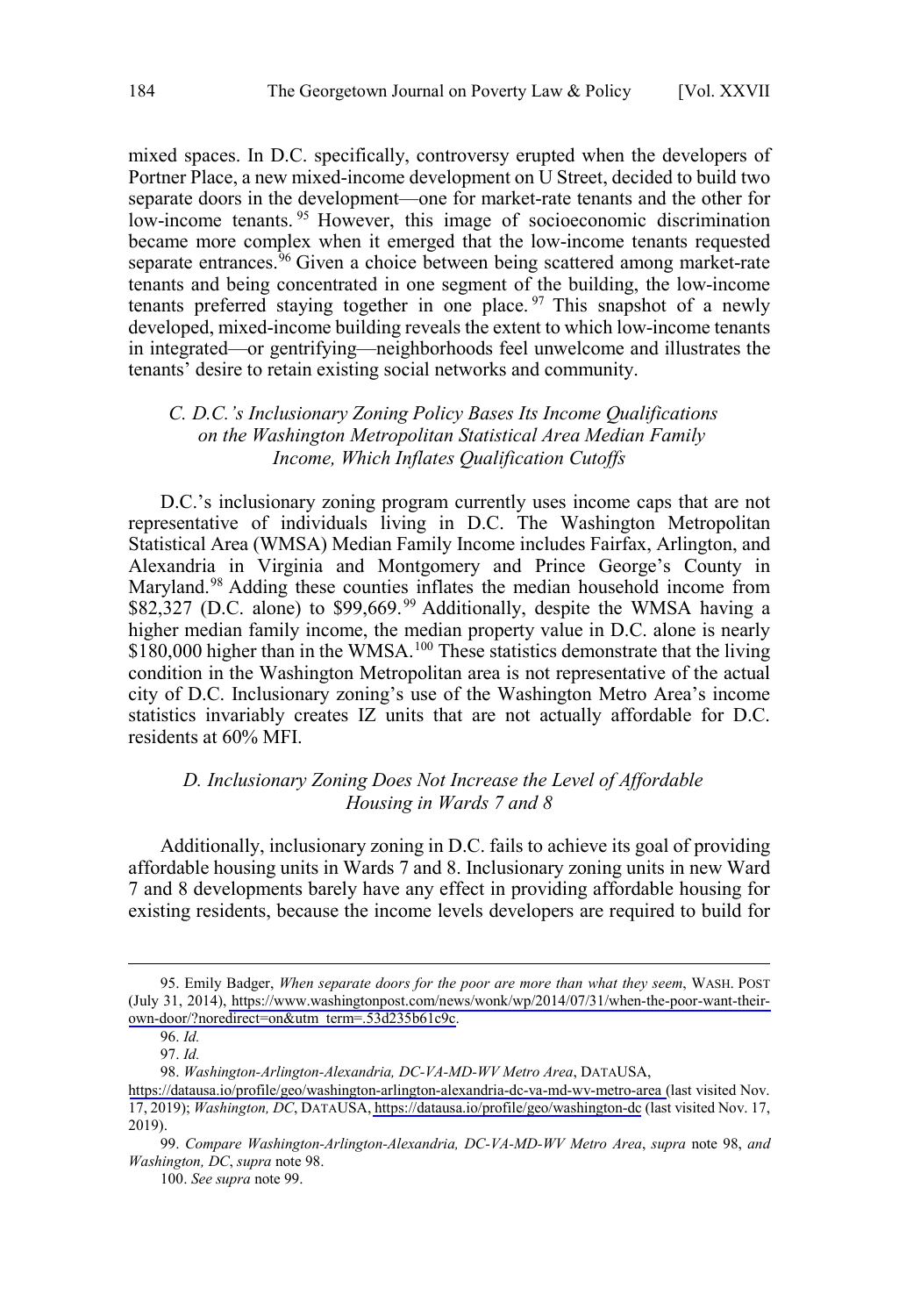$\overline{a}$ 

<span id="page-14-0"></span>are equivalent to the MFIs in Wards  $7$  and  $8$ . <sup>101</sup> The D.C. government lists recommended minimum annual incomes (50% rent burden) for renters of a onebedroom apartment priced at 50% MFI as \$26,400 and 60% MFI as \$31,700; yet, the median incomes in Wards 7 and 8 are  $$38,110$  and  $$34,824$  respectively.<sup>102</sup> In examining newly built luxury buildings in Ward 8, such as Sheridan Station and Maple View Flats, the market rate rent for all the available rooms is below IZ monthly rental prices at 60% MFI.<sup>103</sup> Newly built luxury apartment buildings in Ward 7 are similarly only around \$100–\$200 more expensive than the maximum rental price at 60% MFI.<sup>104</sup> Thus, inclusionary zoning has no effect on market prices in Ward 8 and barely any effect on market prices in Ward 7. Instead, apartment units priced at 60% MFI merely target relatively better off individuals in these wards and attract residents from outside of D.C., rather than those who already live in D.C. and are most in need of affordable housing. D.C.'s inclusionary zoning program does not meet its goal of building more affordable housing when the IZ units are placed in areas with equivalent market rate housing prices.

## V. EXPANDING D.C.'S INCLUSIONARY ZONING POLICY

Although D.C.'s inclusionary zoning program currently has problems that impede its impact, the program still creates much-needed affordable housing units each year. To better achieve its goals of increasing the level of affordable housing and integration, the D.C. government should make its inclusionary zoning more aggressive through ward-specific policies that account for the lowest-income residents and target inaccessible locations. These improvements would help ensure that D.C.'s inclusionary zoning policy creates more impactful economic and racial integration, while increasing the number of affordable units overall.

#### *A. Base IZ Income Requirements on Ward MFIs*

First, the D.C. government should amend the inclusionary zoning policy's income and set-aside requirements by creating ward-specific income requirements. If a particular ward's median family income is below the entire city's median family income  $(\$109,150^{105}$  for a family of three under D.C.'s inclusionary zoning policy), the D.C. government should alter income cutoffs based on that ward's median family income. Income cutoffs for wards with higher median family incomes would remain the same. D.C. is an economically and racially stratified

<sup>101.</sup> INCLUSIONARY ZONING 2019 MAXIMUM INCOME, RENT AND PURCHASE PRICE SCHEDULE, *supra* note 10; *Prepared Residents: Household Income by Race and Ward*, *supra* note 47.

<sup>102.</sup> INCLUSIONARY ZONING 2019 MAXIMUM INCOME, RENT AND PURCHASE PRICE SCHEDULE, *supra* note 10; *Summary Data for Ward: Ward 7*, *supra* note 10; *Summary Data for Ward: Ward 8*, *supra* note 10.

*See Floor Plans*, MAPLE VIEW FLATS, [https://www.kettler.com/property/maple-view-](https://www.kettler.com/property/maple-view-flats/171585)103 . [flats/171585](https://www.kettler.com/property/maple-view-flats/171585) (last visited Nov. 17, 2019); *Sheridan Station Apartments*, WC SMITH, <https://www.sheridanstationapartments.com/floorplans> (last visited Nov. 17, 2019).

*See Washington, DC Listings*, HOTPADS, [https://hotpads.com/meadow-green-courts-](https://hotpads.com/meadow-green-courts-washington-dc-20019-skme3u/pad?lat=38.8916&lon=-76.9529&z=15)104 . [washington-dc-20019-skme3u/pad?lat=38.8916&lon=-76.9529&z=15](https://hotpads.com/meadow-green-courts-washington-dc-20019-skme3u/pad?lat=38.8916&lon=-76.9529&z=15) (last visited Nov. 17, 2019).

<sup>105.</sup> INCLUSIONARY ZONING 2019 MAXIMUM INCOME, RENT AND PURCHASE PRICE SCHEDULE, *supra* note 10.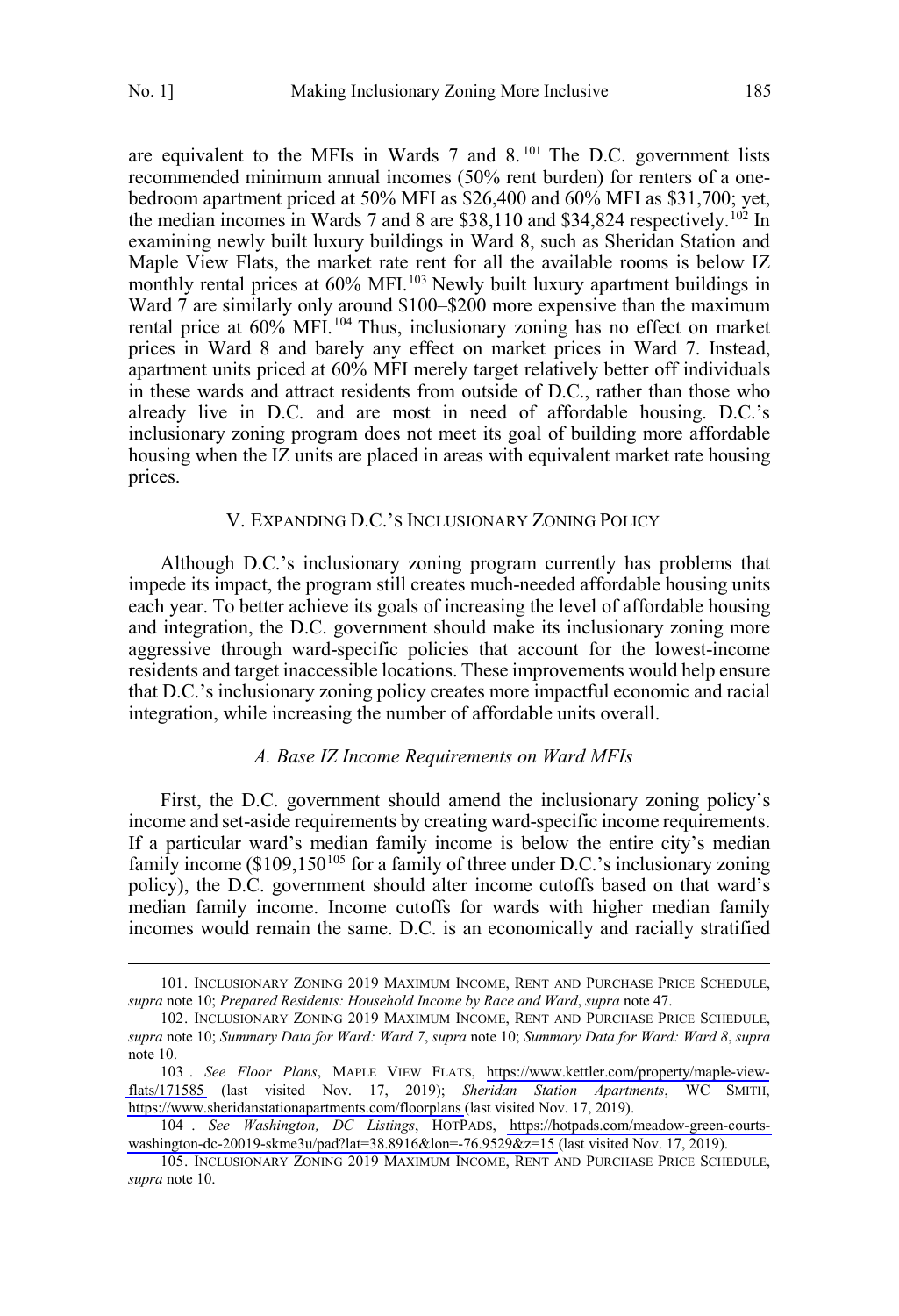<span id="page-15-0"></span>city, in which wealth and whiteness are generally concentrated in the Northwest quadrant. Wards 3 and 8 have the largest income gap with median family incomes at \$136,832 and \$34,824 respectively.<sup>106</sup> The maximum income cutoff for a family of three at D.C.'s median family income (\$65,500) is nearly twice the median family income in Ward 8.<sup>107</sup> IZ units in wards with significantly lower MFIs than the citywide MFI (Wards 4, 5, 7, and 8) do not benefit existing low-income members of the community and may merely attract wealthier outsiders to the area. <sup>108</sup> For these particular wards, the government should instead use wardspecific income thresholds to ensure IZ units are actually accessible to that particular ward's low-income residents. A potential adjustment to start with would be to require developers to set aside IZ units at prices affordable for individuals making 80% of the ward's MFI (\$27,859.20 for Ward 8 and \$30,488 for Ward 7), which is equivalent to about 30% of the citywide MFI for a family of two.<sup>109</sup> Based on development cost feasibility, the D.C. government may need to pair this policy with other policies discussed in greater detail below, such as adjusting set-aside percentages,<sup>110</sup> giving height bonuses for set-asides at prices for lower-income levels,<sup>111</sup> or buying  $\overline{IZ}$  units to rent at prices affordable to D.C.'s lowest-income individuals.<sup>112</sup>

## *B. Give Developers the Option to Build Units for Varying MFI levels at Varying Set-Aside Levels*

Besides using ward-specific median family incomes to determine cutoff points for IZ units, the D.C. government should also provide different set-aside options based on the target MFI bracket and ward. The D.C. government needs to adjust IZ set-aside requirements for two reasons. First, having a wide variety of set-aside percentages tied to different rental prices permits developers to build for very lowincome occupants. Currently, the requirement that developers set aside 8–10% of total square feet for individuals making 60% MFI (or 50% MFI for developments with penthouses) means that individuals making less than 60% MFI must take on higher rent burdens to pay for IZ rooms. By changing the set-aside requirements in tandem with changing rent requirements, a building developer would have the option of setting aside a smaller percentage of total square feet in exchange for renting at lower prices to very low-income tenants. Below is a proposed rental price to set-aside chart that would create the same cost burden for developers as the existing 8-10% set-aside at 60% MFI for a one-bedroom apartment in D.C.

<sup>106.</sup> *Summary Data for Ward: Ward 3*, *supra* note 92; *Summary Data for Ward: Ward 8*, *supra* note 10.

<sup>107.</sup> *See Summary Data for Ward: Ward 8*, *supra* note 10; INCLUSIONARY ZONING 2019 MAXIMUM INCOME, RENT AND PURCHASE PRICE SCHEDULE, *supra* note 10.

<sup>108.</sup> The manager at Maple View Flats confirmed that most of the residents who lived in Maple View Flats, a luxury apartment building in Anacostia, are from outside of DC. Telephone Interview with General Manager, Bozzuto (May 10, 2019).

<sup>109.</sup> *Summary Data for Ward: Ward 3*, *supra* note 92; *Summary Data for Ward: Ward 8*, *supra* note 10; INCLUSIONARY ZONING 2019 MAXIMUM INCOME, RENT AND PURCHASE PRICE SCHEDULE, *supra* note 10.

<sup>110.</sup> *See infra* Part V.B.

<sup>111.</sup> *See infra* Part V.C.

<sup>112.</sup> *See infra* Part V.D.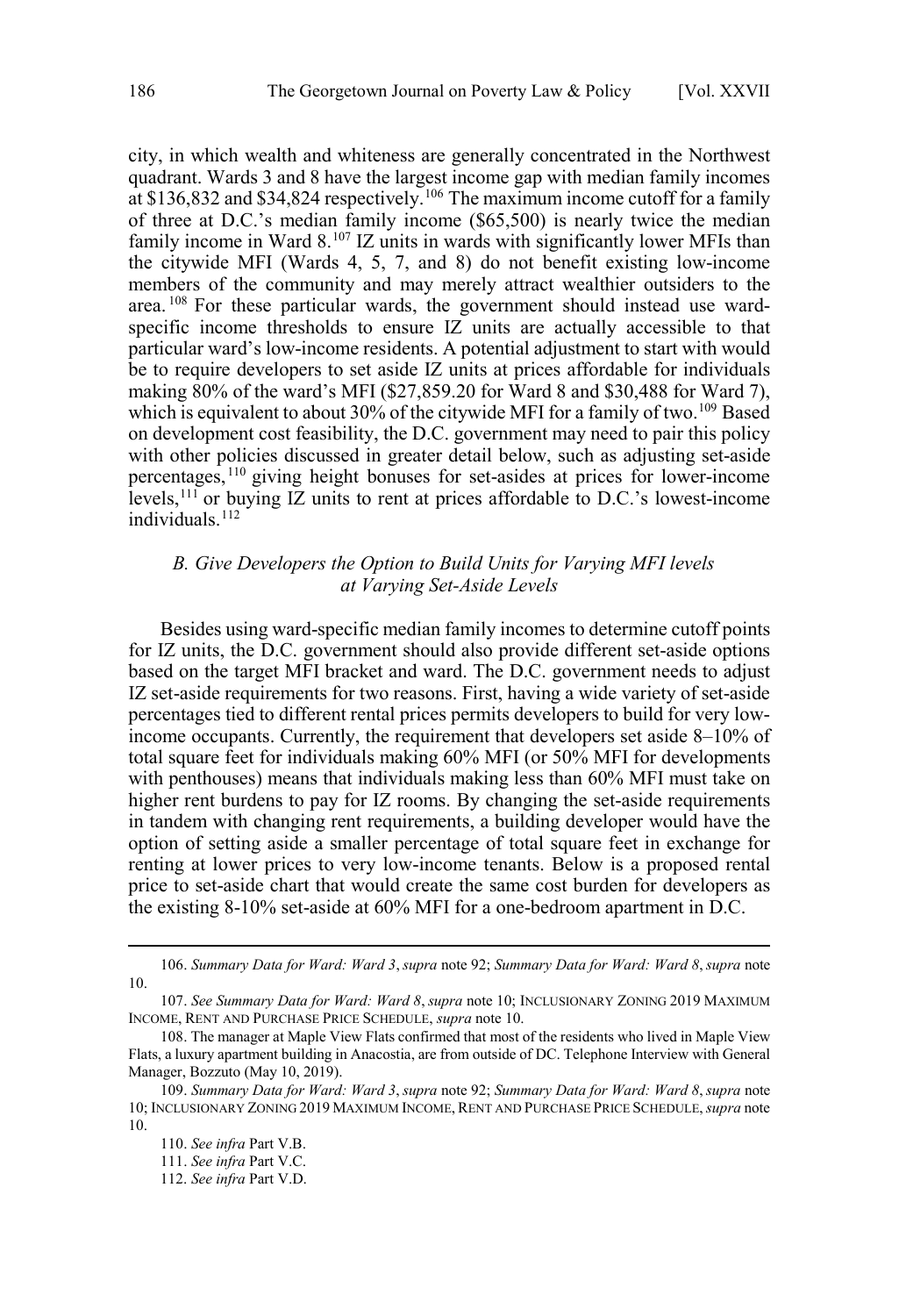| in the same cost burden             |                                               |                   |                  |           |                    |  |  |
|-------------------------------------|-----------------------------------------------|-------------------|------------------|-----------|--------------------|--|--|
| Income<br>level <sup>113</sup>      | 10%<br>MFI                                    | 30%<br><b>MFI</b> | <b>50% MFI</b>   | 60% MFI   | 100%<br><b>MFI</b> |  |  |
| Rental<br>price <sup>114</sup>      | \$220                                         | \$660             | \$1100           | \$1320    | \$2190             |  |  |
| Set-aside<br>$(9/0)$ <sup>115</sup> | $3.53-$<br>4.42%                              | $4.55 -$<br>5.69% | $6.39-$<br>7.98% | $8 - 10%$ |                    |  |  |
| <b>Total</b><br>cost<br>burden      | \$6960-8700 (based on a 100-unit development) |                   |                  |           |                    |  |  |

*Figure 2: Percentage set-asides at each rental price for various MFIs that result in the same cost burden* 

Though the proposed set-aside percentages above are based on the existing cost burden on developers at 60% MFI with 8–10% set-aside, the D.C. government could potentially increase set-aside percentages at all MFI levels to strengthen IZ policy. Having various set-aside requirements help ensure that inclusionary zoning produces units for a wider variety of income levels.

Second, the D.C. government should also have varying set-aside requirements for inclusionary zoning by ward to accommodate the proposed income requirement changes *infra* Part V.A. Although using ward-specific income requirements for IZ qualification would increase access for low-income residents of that ward, the lowered rental price presents a greater cost burden for developers. For example, 60% of the median family income in Ward 8 is less than 30% of the city-wide median family income under the current inclusionary zoning policy.116 Without a method for offsetting the increased cost, developers would not choose to build in wards with lower MFIs if set-aside requirements remained constant for all wards. Thus, having lower set-aside requirements for wards with lower MFIs would help ensure that the inclusionary zoning cost burden for developers is uniform across all wards.

Set-aside requirements for inclusionary zoning that vary based on targeted income level raise two crucial issues: First, having varying set-asides based on MFI level means that developers produce a smaller quantity of IZ units for lower

 $x_{set-}$  = (  $\frac{cost\,burch}{\frac{2190-rent_{MFI}}{units}}$ ).

<sup>113.</sup> The above table's income level and set-aside percentages are based on the assumption that the developer chooses to rent all available IZ units to the same income level. The developer could also potentially mix income levels and adjust set-aside rates accordingly based on cost-savings. However, allowing developers to mix income levels would likely be a bigger administrative burden.

<sup>114.</sup> *See* INCLUSIONARY ZONING 2019 MAXIMUM INCOME, RENT AND PURCHASE PRICE SCHEDULE, *supra* note 10, at 3. Rental prices for 30% MFI, 50% MFI, and 60% MFI are based on maximum allowable rental prices at each MFI percentage for a one-bedroom unit under D.C. inclusionary zoning laws. The rental price at 10% MFI was calculated based on the rental prices at 30% and 60% MFI.

<sup>115.</sup> Set-aside percentages at 10% MFI, 30% MFI, and 50% MFI are calculated based on the developer's cost burden for setting aside the required 8–10% for renters at 60% MFI (\$6960 to \$8700 cost burden for a 100-unit development). The equation used for set-aside percentage is:

<sup>116.</sup> *See Summary Data for Ward: Ward 8*, *supra* note 10 (showing that the median family income in Ward 8 is \$34,824). 60% of \$34,824 is \$20,894.40. The 2019 income guideline for 30% MFI under DC's inclusionary zoning policy is \$25,450 for a family of one. INCLUSIONARY ZONING 2019 MAXIMUM INCOME, RENT AND PURCHASE PRICE SCHEDULE, *supra* note 10.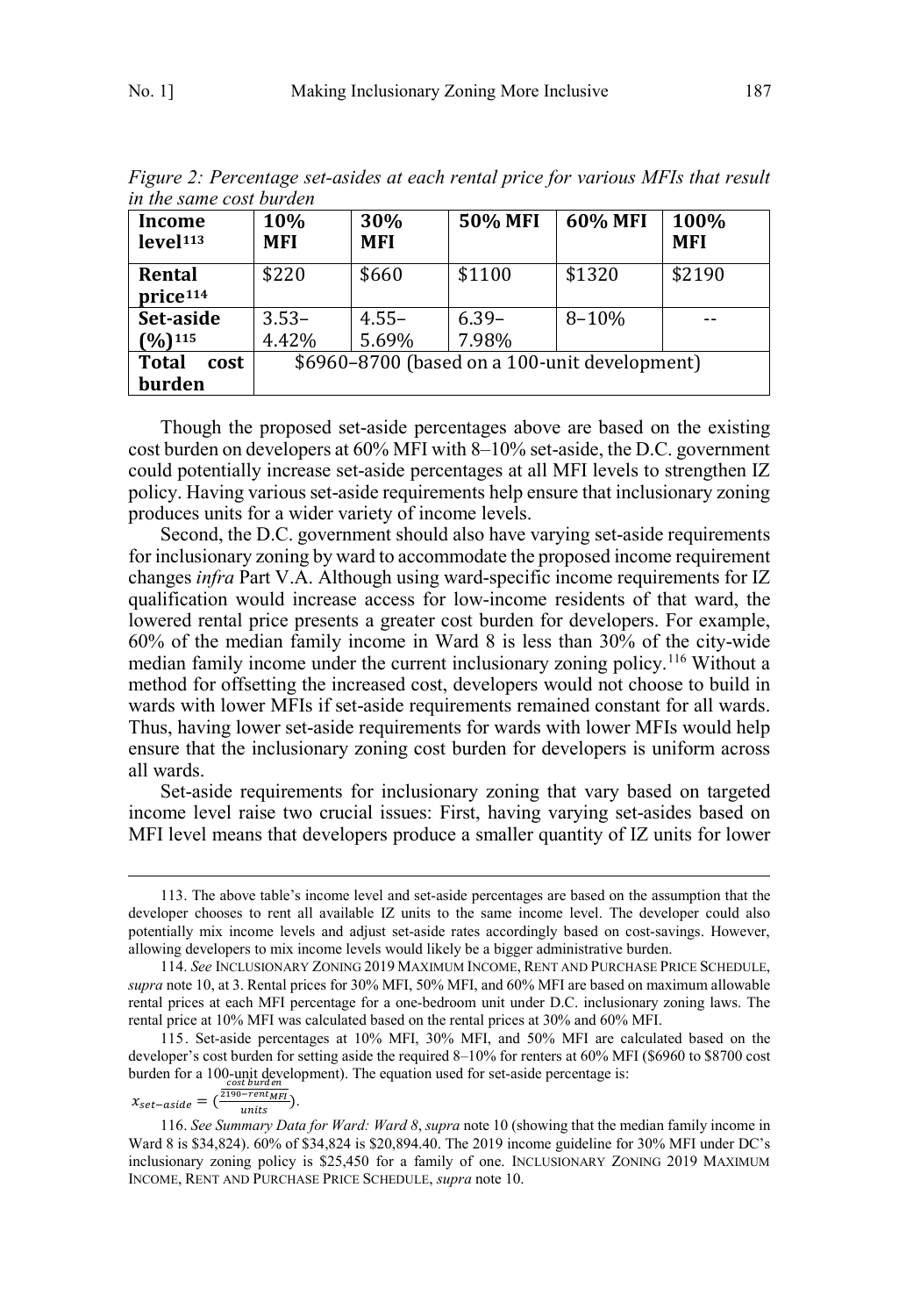<span id="page-17-0"></span>income levels. This Note will address the quantity problem *infra* Part V.C. Second, some observers may question whether inclusionary zoning policy should lower the cost burden for developers in lower-income wards through decreasing set-aside requirements. By decreasing set-aside requirements based on whether the ward is below citywide MFI, the D.C. government may potentially encourage gentrification, whereas keeping higher cost burdens would discourage new developments and consequently discourage gentrification. Gentrification creates tension between inclusionary zoning's two goals. On the one hand, gentrification creates more racially and socioeconomically diverse communities as whiter and more affluent people move into largely Black and lower-income communities. On the other hand, gentrification may conflict with inclusionary zoning's goal of producing more affordable housing. If the influx of higher-income households leads to lower-income households being pushed out of increasingly unaffordable housing, then inclusionary zoning should potentially prioritize affordable housing availability over gentrification's racially and socioeconomically diversifying effects.<sup>117</sup> However, if gentrification merely increases the number of higherincome individuals moving in without decreasing the quantity of affordable housing, then gentrification may potentially provide a net benefit.<sup>118</sup> This Note will address the problem of inclusionary zoning and gentrification *infra* Part VI.B.

## *C. Give Density Bonuses to Developers Setting Aside Units Affordable to Households at or Below 30% MFI and In Wards with Lower MFIs*

A major problem with varying set-asides for different income levels is that a developer who chooses to build for households at lower MFI percentages or in wards with lower MFIs would not be able to provide the same quantity of units for low-income households as a developer building for individuals at higher MFI percentages.119 To rectify this problem, D.C.'s inclusionary zoning policy should give increased density bonuses to developers building for households at 30% MFI or below, or building in Wards 7 or  $8.120$  The developer must then set aside a percentage of the increased density bonus for households at 30% MFI or lower. Currently, D.C. gives a density bonus based on zoning classification to developers building inclusionary zoning units.<sup>121</sup> Developers building at 30% MFI or lower should receive an additional 10–20% density bonus. By increasing the density bonus, developers are able to build more units at a cheaper per-unit cost, which lessens the cost burden for developers to set aside units for affordable housing.

*See, e.g.*, Veronica Mosqueda & Rob Wohl, *A Columbia Heights rent strike highlights abuses low-*117. *income tenants face in DC*, GREATER GREATER WASH. (April 3, 2019), [https://ggwash.org/view/71558/a](https://ggwash.org/view/71558/a-columbia-heights-rent-strike-highlights-abuses-tenants-face-in-dc)[columbia-heights-rent-strike-highlights-abuses-tenants-face-in-dc;](https://ggwash.org/view/71558/a-columbia-heights-rent-strike-highlights-abuses-tenants-face-in-dc) J.B. Wogan, *Low-Income Residents More Likely to Leave D.C.*, GOVERNING: THE STATES AND LOCALITIES (Feb. 1, 2015), [https://www.governing.com/topics/urban/gov-low-income-residents-district-columbia.html.](https://www.governing.com/topics/urban/gov-low-income-residents-district-columbia.html)

<sup>118.</sup> J. Peter Byrne, *Two Cheers for Gentrification*, 46 HOW. L.J. 405, 406 (2003).

<sup>119.</sup> *See supra* Part V.B.

<sup>120.</sup> Wards 7 and 8 have the most dramatic median income differences (\$38,110 and \$34,824) when compared to the citywide MFI (\$109,150 for a family of three). *See Summary Data for Ward: Ward 7*, *supra* note 10; *Summary Data for Ward: Ward 8*, *supra* note 10; INCLUSIONARY ZONING 2019 MAXIMUM INCOME, RENT AND PURCHASE PRICE SCHEDULE, *supra* note 10.

<sup>121.</sup> D.C. MUN. REGS. tit. 11, §§ 1002.2-1002.4 (2017).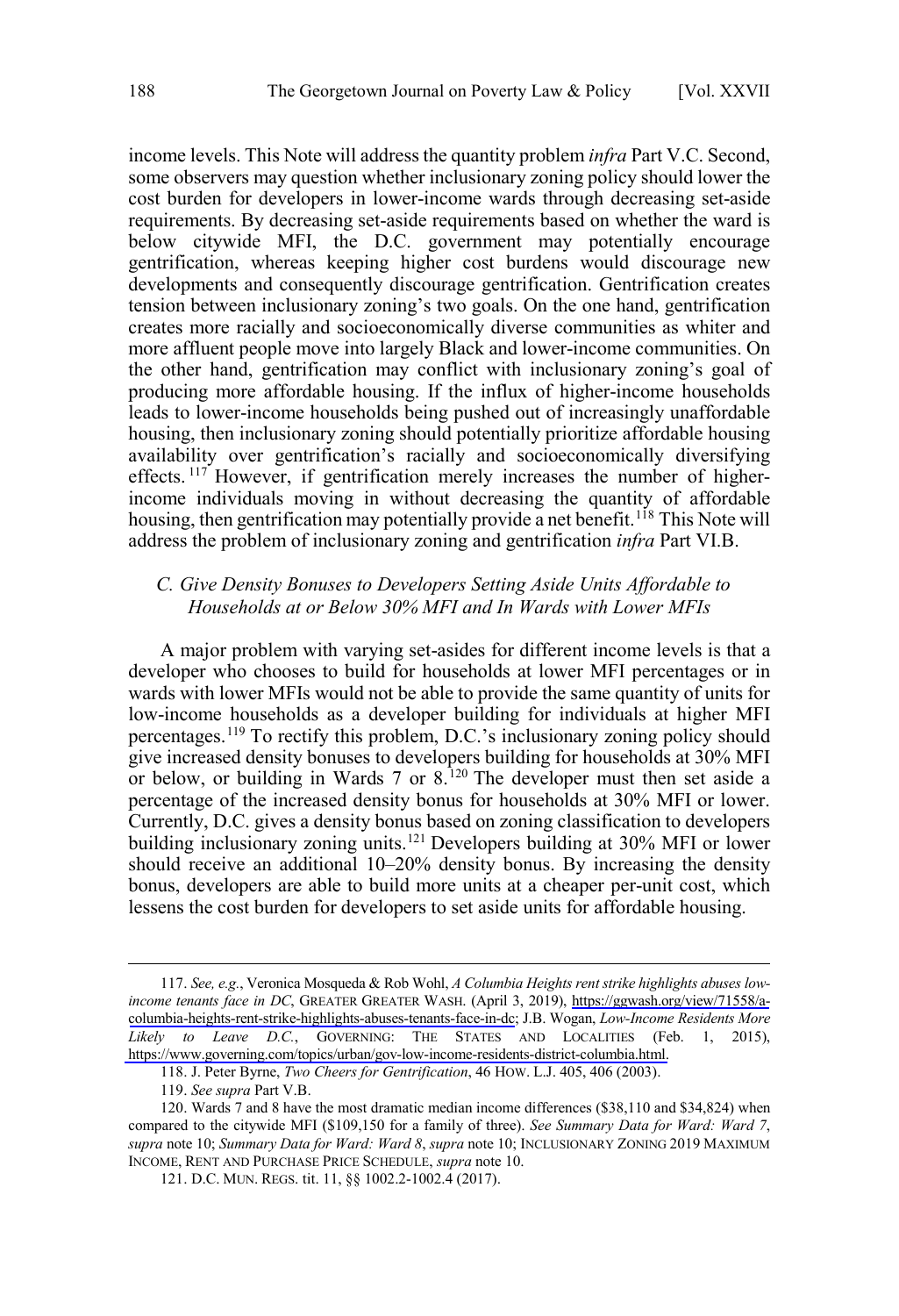In addition to increasing the density bonus, the D.C. government should give developers height bonuses, with a certain percentage of the height bonus going to affordable units at 30% MFI or below. Height bonuses provide greater flexibility for developers because increasing the height of a building does not increase land costs or space requirements. The increase in building material costs is easily offset by the increased number of units added to the building, which creates a lower perunit cost of the building. With an additional height bonus, developers will be able to increase the number of rooms set aside for affordable housing in a way that offsets the effect of a lowered set aside requirement (4.55–5.69%) for rooms priced at 30% MFI as proposed in *supra* Part V.B.122

The main impediment to creating an inclusionary zoning height bonus is the Height of Buildings Act of 1910, which prohibits developers from building higher than 90 feet on residential streets.<sup>123</sup> D.C. could potentially petition Congress for a policy exception, which has previously happened five times, on the basis of increasing affordable housing.<sup>124</sup> Due to the greater control and autonomy that Congress has granted D.C. under the Home Rule Act of  $1973$ ,  $^{125}$  Congress may be amenable to granting this exception for zoning and affordable housing purposes.<sup>126</sup> Amending height requirements for developers building units at 30% MFI would require a longer political process but would likely create a more sustainable inclusionary zoning bonus for developers.

Recent events have also revived debate over the Height of Buildings Act's impact on affordable housing and created greater political momentum to establish height exceptions for affordable housing purposes. In her second inaugural address, D.C. Mayor Muriel Bowser stated that "[D.C.] can no longer resist a close look at building taller and more densely where it makes sense. To do otherwise would be to ignore our growing affordable housing shortage."<sup>127</sup> Mayor Bowser's newly appointed Director of the D.C. Office of Planning, Andrew Trueblood, wrote his Master's thesis on easing D.C.'s height restrictions to permit additional

 $\overline{a}$ 

125. See D.C. Home Rule, COUNCIL OF THE DIST. OF COLUMBIA,<https://dccouncil.us/dc-home-rule> (last visited Nov. 17, 2019). The Home Rule Act is a culmination of DC residents' advocacy for greater self-determination and gave residents the right to elect DC's mayor and council. *See id.* The Act elevated the Mayor and DC Council's "powers and duties . . . [to be] comparable to those held by state, county, and city legislatures." *Id.* However, the Home Rule Act still gives Congress certain powers over DC in ways that limit the city's autonomy and self-rule, such as requiring Congress to review all legislation that the DC Council has passed. *See id.*

126. Many critics of the Height of Buildings Act argue that the height limitations imposed on DC artificially depress housing supply, which in turn increases housing prices and produces rampant inequality. *See, e.g.*, Andrew Trueblood, DC's Marble Ceiling: Urban Height and Its Regulation in Washington, DC 70–71, 84 (June 2009) (unpublished M.C.P. thesis, Massachusetts Institute of Technology) (on file with the MIT Libraries system); Matthew Yglesias, *"Washington DC's aversion to skyscrapers has turned it into an American Versailles"*, DEZEEN (June 19, 2015), [https://www.dezeen.com/2015/06/19/washington](https://www.dezeen.com/2015/06/19/washington-dc-height-buildings-act-skyscrapers-inequality-housing-american-versailles)[dc-height-buildings-act-skyscrapers-inequality-housing-american-versailles.](https://www.dezeen.com/2015/06/19/washington-dc-height-buildings-act-skyscrapers-inequality-housing-american-versailles)

127. Muriel Bowser, Mayor, Washington, D.C., Second Inaugural Address (Jan. 2, 2019) (transcript available on DC.gov).

<sup>122.</sup> *See supra* Part V.B.

<sup>123.</sup> D.C. CODE § 6-601.05(c) (2014).

<sup>124.</sup> Part I: Historical Background on the Height of Buildings Act, NAT'L CAPITOL PLANNING COMM'N (Sept. 10, 2018) at 4, https://www.ncpc.gov/heightstudy/docs/Historical Background on the Height of Buildings\_Act\_(draft).pdf (Congress previously granted relief from the Height of Buildings Act to St. Matthew's Roman Catholic Church, the Harrington Hotel, the National Press Club, a proposed Masonic Temple, and Georgetown University Hospital.).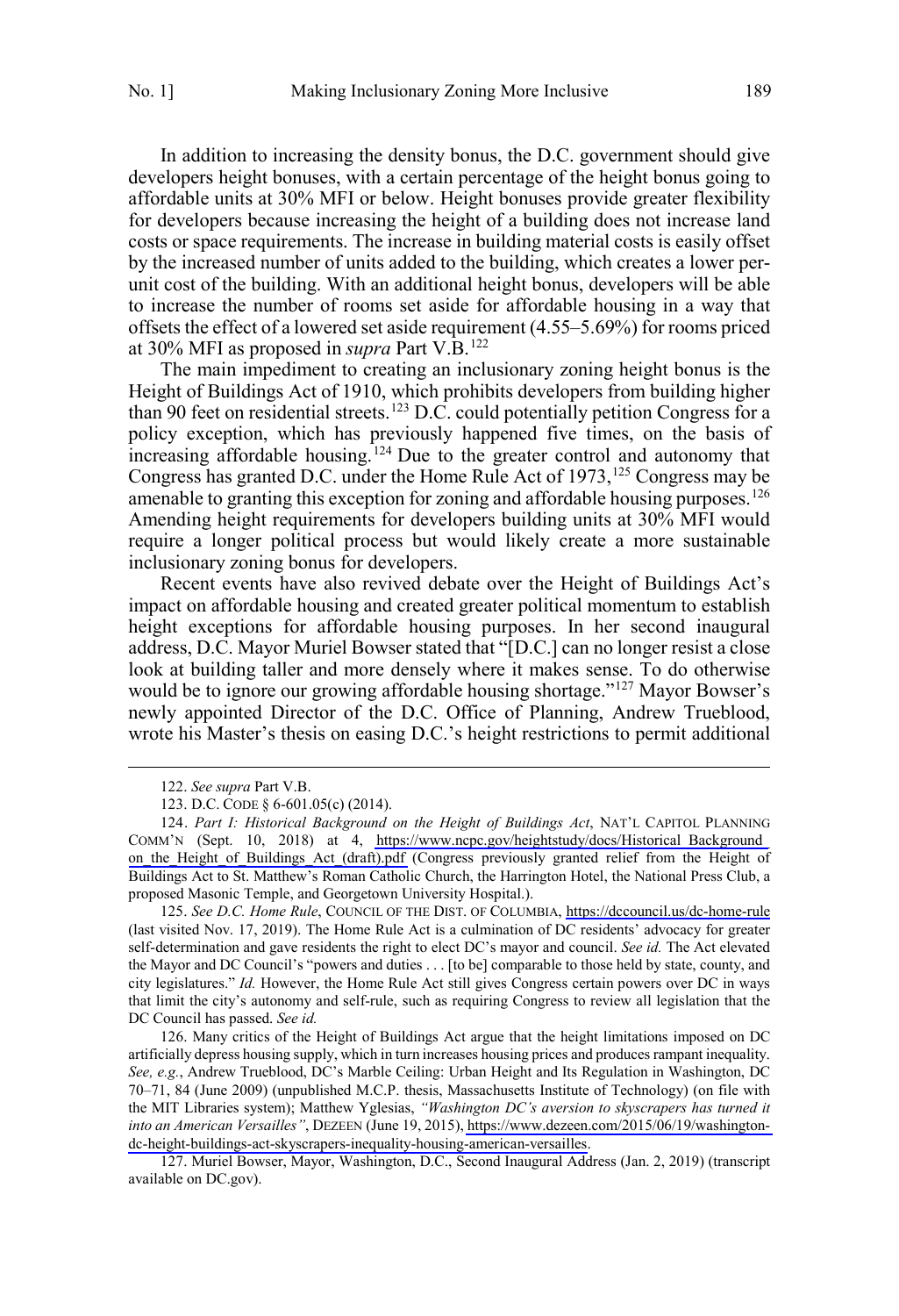<span id="page-19-0"></span>density in buildings and is charged with evaluating changes to building density and height requirements to meet D.C.'s affordable housing goals.<sup>128</sup> The growing urgency of providing affordable housing in D.C. has increased political will to challenge the Height of Buildings Act in order to provide more affordable housing options.

## *D. Use D.C.'s Housing Production Trust Fund to Buy IZ Units and Rent to D.C.'s Lowest-Income Residents*

Another avenue for D.C. to bolster its inclusionary zoning program is through using its Housing Production Trust Fund to buy IZ units and make those units affordable to D.C.'s lowest-income residents.  $129$  This proposal mirrors the successful inclusionary zoning program in Montgomery County, Maryland, which currently has an arrangement that allows government and nonprofit entities to purchase up to 33% of affordable units produced through inclusionary zoning.<sup>130</sup> The county subsidizes these units for low- and very low-income people to rent.<sup>131</sup> By buying IZ units, the government can ensure that these units will continually be made available to low and very low-income households.<sup>132</sup> D.C. similarly should provide this type of financial support for its lowest-income renters. Whereas inclusionary zoning depends heavily on market forces to build affordable housing, having the government purchase a certain percentage of housing units injects a level of predictability into the affordable housing market and allows the government to rent to the lowest-income households.

#### *E. Offer D.C. Tax Credits to Developers Setting Aside a Higher Percentage of IZ Units in Ward 3*

D.C. should also strengthen its inclusionary zoning program by offering D.C. tax credits <sup>133</sup> to developers setting aside a larger percentage of units for inclusionary zoning in Ward 3. These tax credits would function as a state equivalent to federal Low-Income Housing Tax Credits. D.C.'s affordable housing program currently strengthens poverty concentration and likely strengthens racial segregation as well.<sup>134</sup> For example, less than  $1\%$  of D.C.'s new affordable housing

<sup>128.</sup> See, e.g., Andrew Trueblood, DC's Marble Ceiling: Urban Height and Its Regulation in Washington, DC 84 (June 2009) (unpublished M.C.P. thesis, Massachusetts Institute of Technology) (on file with the MIT Libraries system); Alex Koma, *Bowser ready to explore D.C. height limit changes in order to meet housing production goals*, WASH. BUS. J. (May 10, 2019), [https://www.bizjournals.com/washington/news/2019/05/10/bowser-ready-to-explore-d-c-height-limit](https://www.bizjournals.com/washington/news/2019/05/10/bowser-ready-to-explore-d-c-height-limit-changes.html)[changes.html](https://www.bizjournals.com/washington/news/2019/05/10/bowser-ready-to-explore-d-c-height-limit-changes.html).

*Housing Production Trust Fund*, DEP'T OF HOUS. & CMTY. DEV., <https://dhcd.dc.gov/page/housing-production-trust-fund> (last visited Nov. 17, 2019). 129 .

<sup>130.</sup> SCHWARTZ, *supra* note 7, at 287.

<sup>131.</sup> *Id.*

<sup>132.</sup> *Id.*

<sup>133.</sup> If necessary, the D.C. government can potentially increase taxes on commercial and industrial real property over \$5 million, vacant real property, and blighted real property to compensate for lost revenue. *See Real Property Tax Rates*, DC.GOV, <https://otr.cfo.dc.gov/page/real-property-tax-rates> (last visited Nov. 17, 2019).

<sup>134.</sup> Giambrone, *supra* note 67.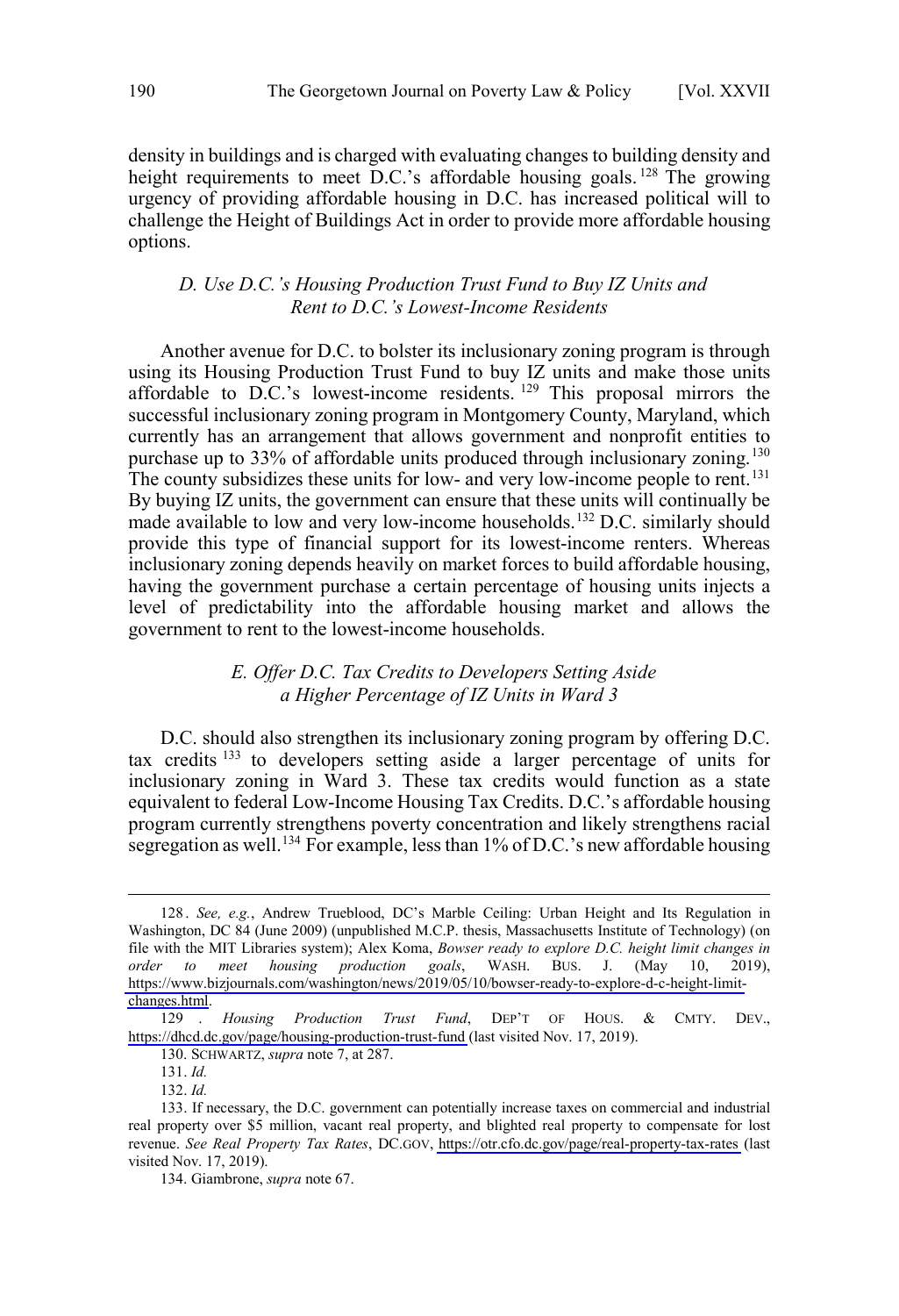<span id="page-20-0"></span>units built since 2015 are in Ward 3, D.C.'s wealthiest ward.<sup>135</sup> Instead, the highest number of affordable housing units built since 2015 are located in Ward 8, which also has the highest poverty rate of all wards.<sup>136</sup> The current pattern of building affordable housing creates harmful externalities that exacerbate existing wealth and racial segregation patterns.

By offering D.C. tax credits to developers who set aside a higher percentage of units for inclusionary zoning in Ward 3, the D.C. government would further inclusionary zoning's goal of creating more racially and economically integrated housing. Inclusionary zoning plays a particularly important role in expanding affordable units in Ward 3, with 100% of all new affordable units built since 2015 in Ward 3 coming from inclusionary zoning.<sup>137</sup> D.C. should continue this trend and encourage developers to build in Ward 3 because of the ward's access to certain higher quality services and goods as a wealthier, predominantly white residential area.<sup>138</sup> Low-income households gaining access to Ward 3 would simultaneously increase economic and racial integration. Additionally, Ward 3's high percentage of land zoned for single-family homes likely prevents many developers from building affordable housing in that area and leaves other wards to bear a disproportionate burden of D.C.'s low-income housing stock.<sup>139</sup> D.C. should prevent this uneven distribution of affordable housing and encourage developers building in Ward 3 to set aside a higher percentage of IZ units in exchange for tax credits.

#### *F. Base D.C.'s Inclusionary Zoning Income Requirements on MFI for D.C. Alone*

Lastly, a relatively straightforward improvement for D.C.'s inclusionary zoning program is to use income statistics solely for D.C. and not for the Washington Metropolitan Area. The Washington Metropolitan Area's median income inflates the median income for actual D.C. residents by including the surrounding Maryland and Virginia counties. These counties are overwhelmingly white and raise the median family income by nearly \$20,000. Using income statistics solely for D.C. residents would give a more accurate picture of housing cost burden for actual residents and create a better-tailored inclusionary zoning policy for D.C.

 $\overline{a}$ 

139. Yesim Sayin Taylor, *Taking Stock of the Nation's Housing Stock*, D.C. POL'Y CTR. (Mar. 27, 2018),<https://www.dcpolicycenter.org/publications/taking-stock-full-report>.

<sup>135.</sup> *Id.*

<sup>136.</sup> *Id.*

<sup>137.</sup> *Id.*

<sup>138.</sup> Brianna Losoya, From ward to ward, where do DC kids go to school? URB. INST. (April 25, 2014), <https://www.urban.org/urban-wire/ward-ward-where-do-dc-kids-go-school> ("Ward 3's [D.C. Public Schools] capture rate was an astounding 97%, which is logical, given that the ward is among DC's more affluent, and home to numerous high-quality public schools."); Randy Smith, *Food access in D.C. is deeply connected to poverty and transportation*, D.C. POL'Y CTR. (Mar. 13, 2017) <https://www.dcpolicycenter.org/publications/food-access-dc-deeply-connected-poverty-transportation> (showing that Ward 3 is the only D.C. ward without any food deserts); Tinsae Gebriel, *Economic Inequality in DC Reflects Disparities in Wages, Wealth, and Economic Mobility. Policy Solutions Should Too.*, D.C. FISCAL POL'Y INST. (Aug. 6, 2018), [https://www.dcfpi.org/all/economic-inequality-in-dc-reflects](https://www.dcfpi.org/all/economic-inequality-in-dc-reflects-disparities-in-income-wages-wealth-and-economic-mobility-policy-solutions-should-too)[disparities-in-income-wages-wealth-and-economic-mobility-policy-solutions-should-too](https://www.dcfpi.org/all/economic-inequality-in-dc-reflects-disparities-in-income-wages-wealth-and-economic-mobility-policy-solutions-should-too).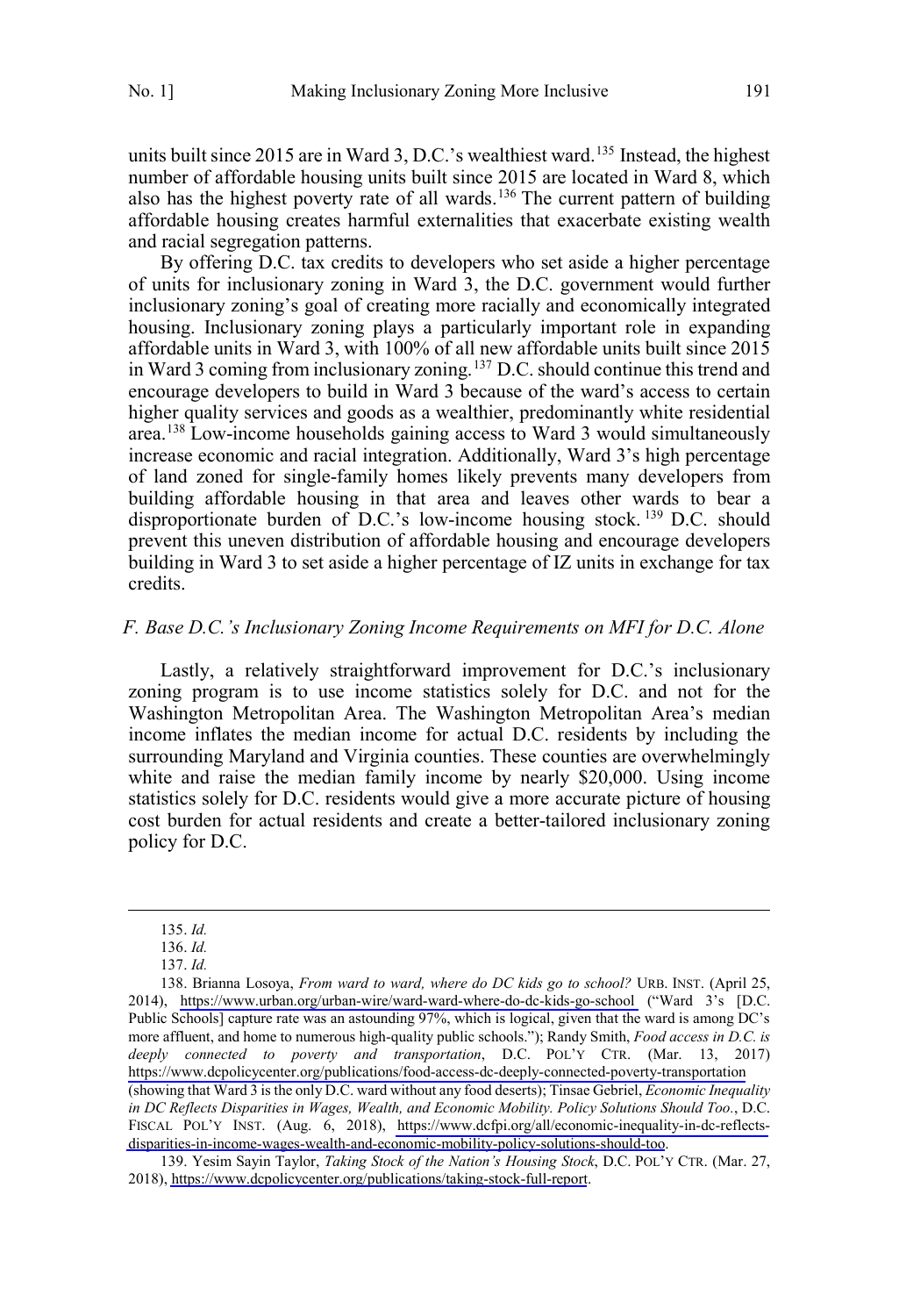## VI. POTENTIAL UNRESOLVED PROBLEMS WITH INCLUSIONARY ZONING

## *A. Inclusionary Zoning is Dependent on Market Forces*

<span id="page-21-0"></span>Although a major benefit of inclusionary zoning is that the policy requires nearly no public expenditure because of private market subsidization, the use of private markets for affordable housing means that inclusionary zoning is not an effective policy during economic downturns. D.C.'s inclusionary zoning policy demonstrates how the whims of market forces affect the IZ program's effectiveness. While D.C.'s inclusionary zoning policy went into effect in 2009, the policy did not produce any new units until 2011 because of the financial crisis.<sup>140</sup> Each year, inclusionary zoning did not produce more than thirty-seven units of housing in the entire city until  $2015$  when 124 units were produced.<sup>141</sup> As the housing market recovered, new developments have increased, which led to an increase in IZ units as well. <sup>142</sup> However, the unpredictable nature of private markets has meant that D.C.'s IZ program is completely dependent on market forces to provide affordable housing. The problem of relying on market forces to provide affordable housing is endemic to all IZ programs. The unpredictable nature of market forces means that D.C. and other cities with inclusionary zoning programs must supplement their IZ programs with other affordable housing programs, such as housing vouchers or subsidized low-income housing with tax credits, to ensure affordable housing is not left to market whims.

## *B. Inclusionary Zoning Does Not Address Underlying Problems Arising from Gentrification*

Inclusionary zoning does not address problems that occur with gentrification and merely lessens the impact by providing affordable housing at slightly below market value. Gentrification is a complex phenomenon that brings both benefits and detriments to the surrounding community. The most serious detriment is displacement. Gentrification in D.C. has priced out many longtime, low-income, and predominantly Black residents.<sup>143</sup> Critics charge that inclusionary zoning merely alleviates the effect of gentrification. Since inclusionary zoning is based on market forces, having an effective IZ program means that even more new marketpriced housing units are built. The high levels of inclusionary zoning units in Wards 1, 5, and 6 indicate that developers are building increasingly unaffordable new units in those areas. <sup>144</sup> In bringing new people into the community, the surrounding area often adapts to the consumer demands of new higher-income

<sup>140.</sup> D.C. DEP'T OF HOUS. & CMTY. DEV., *supra* note 68, at 5–7.

<sup>141.</sup> *Id.*

<sup>142.</sup> *Id.*

<sup>143.</sup> *See* John A. Powell & Marguerite L. Spencer, *Giving Them the Old "One-Two": Gentrification and the K.O. of Impoverished Urban Dwellers of Color*, 46 HOW. L.J. 433, 434.

<sup>144.</sup> FISCAL YEAR 2018 ANNUAL REPORT, *supra* note 72, at 15; FISCAL YEAR 2017 ANNUAL REPORT, *supra* note 72, at 15.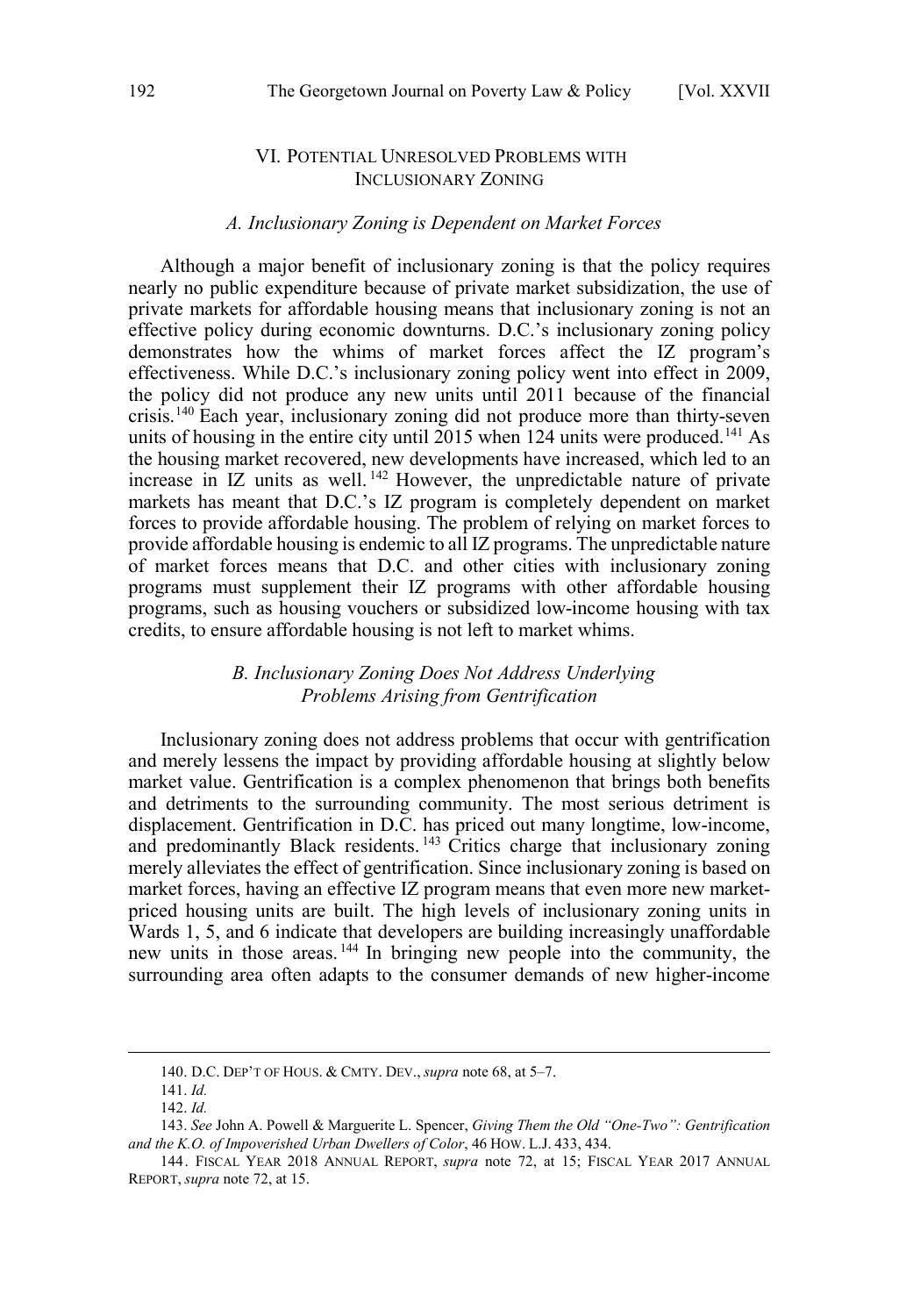residents.<sup>145</sup> These new amenities may provide much needed resources for the community but are often out of reach for many of the existing residents (such as \$4 Starbucks drinks and SoulCycle studios).<sup>146</sup> Inclusionary zoning may provide some reprieve in allowing a small number of residents to remain but does not come close to preventing displacement of longtime residents.

On the other hand, gentrification may increase racial and socioeconomic integration in D.C. Peter Byrne argues that gentrification may actually have positive effects by bringing in residents from a wider range of socioeconomic  $\overline{b}$ ackgrounds to create more opportunities and access to amenities.<sup>147</sup> For example, Byrne suggests that gentrification can bring increased economic opportunity for low-income residents by increasing the availability of jobs that do not require a college education and alleviating the spatial mismatch as job opportunities move out of the suburbs to the city.<sup>148</sup> Gentrification may bring certain amenities as well.<sup>149</sup> Byrne notes that Powell and Spencer's description of a local Whole Foods in D.C. as a marker for gentrification from upwardly mobile whites had actually emerged from years of petitioning from the neighborhood for the store.<sup>150</sup> Certain amenities thought of as stereotypically "white" may also benefit and be desired by minorities as well.

Despite the inconclusive nature of the benefits and harms of gentrification for existing residents, studies have shown that gentrification has displaced longtime, mostly low-income and Black, D.C. residents.<sup>151</sup> According to the National Community Reinvestment Coalition, over 20,000 Black residents have been displaced from D.C. between 2000 and 2013, which constitutes the highest number of Black residents displaced out of any city in the country.<sup>152</sup> Many people in D.C. have vocally protested against gentrification and policies that favor gentrifiers over native residents.<sup>153</sup> To the extent that D.C. intends to combat displacement resulting from gentrification, inclusionary zoning does very little to address this

150. *See id.*

Edward Gleaser, Hyunjin Kim, & Michael Luca, *Nowcasting Gentrification: Using Yelp Data*  145. *to Quantify Neighborhood Change* 2 (Harvard Business School, Working Paper No. 18-077, 2018) (finding that entry of Starbucks and cafes more generally into a neighborhood is indicative of housing price growth across the US); Andrew Van Dam, *Starbucks, florists, and other warning signs home prices are about to go up*, WASH. POST (Sept. 6, 2018), [https://www.washingtonpost.com/business/2018/09/06/starbucks](https://www.washingtonpost.com/business/2018/09/06/starbucks-florists-other-warning-signs-home-prices-are-about-go-up/?utm_term=.ca26621f885b)[florists-other-warning-signs-home-prices-are-about-go-up/?utm\\_term=.ca26621f885b.](https://www.washingtonpost.com/business/2018/09/06/starbucks-florists-other-warning-signs-home-prices-are-about-go-up/?utm_term=.ca26621f885b)

<sup>146.</sup> U Street, a historic African-American cultural hub, has experienced some of the most intense gentrification in D.C. and now contains two Starbucks stores, a Trader Joe's, and a SoulCycle.

<sup>147.</sup> *See* Byrne, *supra* note 118, at 5–8.

<sup>148.</sup> *See id.*, at 6.

<sup>149.</sup> *See* J. Peter Byrne, *Rhetoric and Realities of Gentrification: Reply to Powell and Spencer*, 46 HOW. L.J. 491, 492 (2003).

*See* Katharine Shaver, *D.C. has the highest "intensity" of gentrification of any U.S. city, study*  151. *says*, WASH. POST (Mar. 19, 2019), [https://www.washingtonpost.com/transportation/2019/03/19/study-dc](https://www.washingtonpost.com/transportation/2019/03/19/study-dc-has-had-highest-intensity-gentrification-any-us-city)[has-had-highest-intensity-gentrification-any-us-city.](https://www.washingtonpost.com/transportation/2019/03/19/study-dc-has-had-highest-intensity-gentrification-any-us-city)

*See* Jason Richardson, Bruce Mitchell, & Juan Franco, *Shifting Neighborhoods: Gentrification*  152. *and cultural displacement in American cities*, NCRC (Mar. 19, 2019), [https://ncrc.org/gentrification.](https://ncrc.org/gentrification)

*See* Paul Schwartzman, *District government asks court to throw out \$1 billion gentrification*  153. *lawsuit*, WASH. POST (July 2, 2018), [https://www.washingtonpost.com/local/dc-politics/district](https://www.washingtonpost.com/local/dc-politics/district-government-asks-court-to-throw-out-1-billion-gentrification-lawsuit/2018/07/02/e03d86ba-7e1a-11e8-bb6b-c1cb691f1402_story.html)[government-asks-court-to-throw-out-1-billion-gentrification-lawsuit/2018/07/02/e03d86ba-7e1a-11e8](https://www.washingtonpost.com/local/dc-politics/district-government-asks-court-to-throw-out-1-billion-gentrification-lawsuit/2018/07/02/e03d86ba-7e1a-11e8-bb6b-c1cb691f1402_story.html) [bb6b-c1cb691f1402\\_story.html](https://www.washingtonpost.com/local/dc-politics/district-government-asks-court-to-throw-out-1-billion-gentrification-lawsuit/2018/07/02/e03d86ba-7e1a-11e8-bb6b-c1cb691f1402_story.html); Elliot Williams, *Why Last Night's #MOECHELLA Protest Was a Big Deal for DC*, WASHINGTONIAN (May 8, 2019), [https://www.washingtonian.com/2019/05/08/why-last](https://www.washingtonian.com/2019/05/08/why-last-nights-moechella-protest-was-a-big-deal-for-dc)[nights-moechella-protest-was-a-big-deal-for-dc.](https://www.washingtonian.com/2019/05/08/why-last-nights-moechella-protest-was-a-big-deal-for-dc)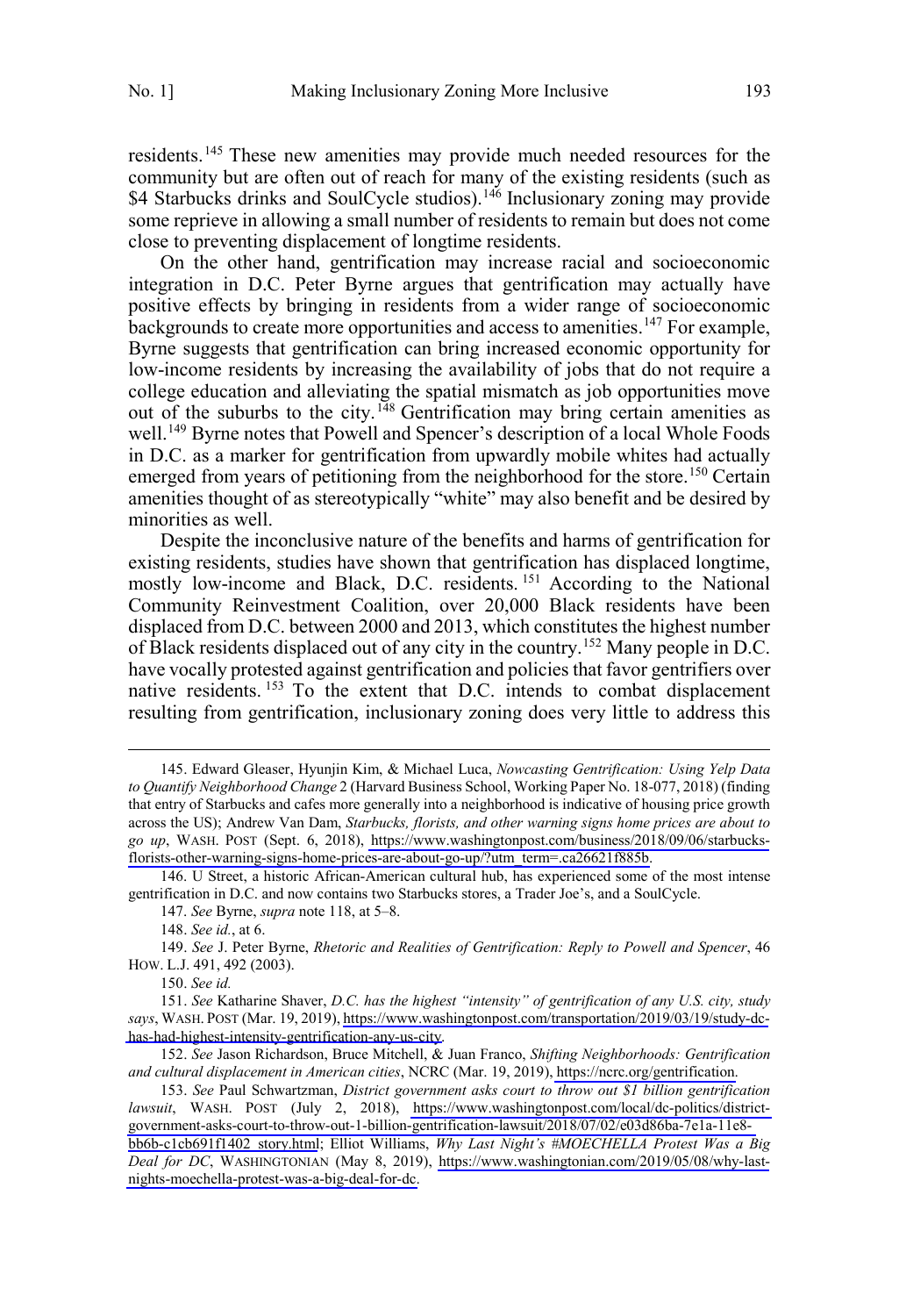<span id="page-23-0"></span>problem. At best, the policy plays a small role in retaining some of the low-income residents in the area but does not create any longer term or more widespread plan to combat displacement. Inclusionary zoning by its very nature relies on new development in order to have some impact on increasing affordable housing for existing residents. This limitation means that in order to fully address problems created by gentrification, the D.C. government will need to use other affordable housing programs in addition to inclusionary zoning.

#### *C. Inclusionary Zoning Creates Community Externalities*

Lastly, inclusionary zoning also creates certain externalities that the D.C. government must address. By giving density bonuses to developers under inclusionary zoning, inclusionary zoning may increase crowding, pollution, and noise levels. In D.C., having a higher density apartment complex may potentially lead to congestion in the nearby metro stop or an increased number of students that the local public school would have to accommodate. Policies that create mixed income residential areas may also have to contend with NIMBY-ism (an acronym for "not in my backyard") from wealthier neighbors. NIMBY-ism refers to residents opposing certain developments due to proximity to their own neighborhood.<sup>154</sup> NIMBY-ism often connotes that the opposition stems from fear that proposed developments would bring undesirable populations based on class or race into a certain area and lower the neighborhood's housing value.<sup>155</sup>

A recent prominent example of NIMBY-ism occurred in Ward 3 in response to a proposed homeless shelter.<sup>156</sup> Residents complained of potential noise and filed a lawsuit against the shelter. The neighbors alleged a flawed process, because the neighborhood did not receive an opportunity to "make recommendations" for the project. <sup>157</sup> The neighbors eventually reached an agreement with the government, which included a 20% reduction in patio size, a limitation on the hours people are permitted to spend on the patio, and an installation of trees and shrubbery around the shelter's deck to reduce noise levels.<sup>158</sup> This type of NIMBYism may make inclusionary zoning difficult to implement, especially in developments with affordable units that cater to the lowest-income individuals. These externalities may impede inclusionary zoning's effectiveness and must be addressed with locale-specific solutions.

<sup>154.</sup> See Alena Semuels, *From 'Not in My Backyard,' to 'Yes in My Backyard*,' THE ATLANTIC (July 5, 2017), [https://www.theatlantic.com/business/archive/2017/07/yimby-groups-pro-development/532437.](https://www.theatlantic.com/business/archive/2017/07/yimby-groups-pro-development/532437) 155. *See id.*

<sup>156.</sup> See Andrew Giambrone, *D.C. agrees to cut size of patio at planned family homeless shelter after neighbors complain*, CURBED (Jan. 1, 2019), [https://dc.curbed.com/2019/1/11/18175877/dc](https://dc.curbed.com/2019/1/11/18175877/dc-homelessness-shelter-families-northwest-ward-3)[homelessness-shelter-families-northwest-ward-3;](https://dc.curbed.com/2019/1/11/18175877/dc-homelessness-shelter-families-northwest-ward-3) Editorial Board, *NIMBYism in Ward 3*, WASH. POST (Aug. 27, 2016), [https://www.washingtonpost.com/opinions/nimbyism-in-ward-3/2016/08/26/8692f112-](https://www.washingtonpost.com/opinions/nimbyism-in-ward-3/2016/08/26/8692f112-6bb2-11e6-99bf-f0cf3a6449a6_story.html) [6bb2-11e6-99bf-f0cf3a6449a6\\_story.html](https://www.washingtonpost.com/opinions/nimbyism-in-ward-3/2016/08/26/8692f112-6bb2-11e6-99bf-f0cf3a6449a6_story.html) ("Sadly, it is not surprising that NIMBYism — not-in-my-backyard-ism — would rear its ugly head as the city seeks to build a series of alternative shelters . . .").

<sup>157.</sup> Editorial Bd., *supra* note 156*.*

<sup>158.</sup> *Id.*